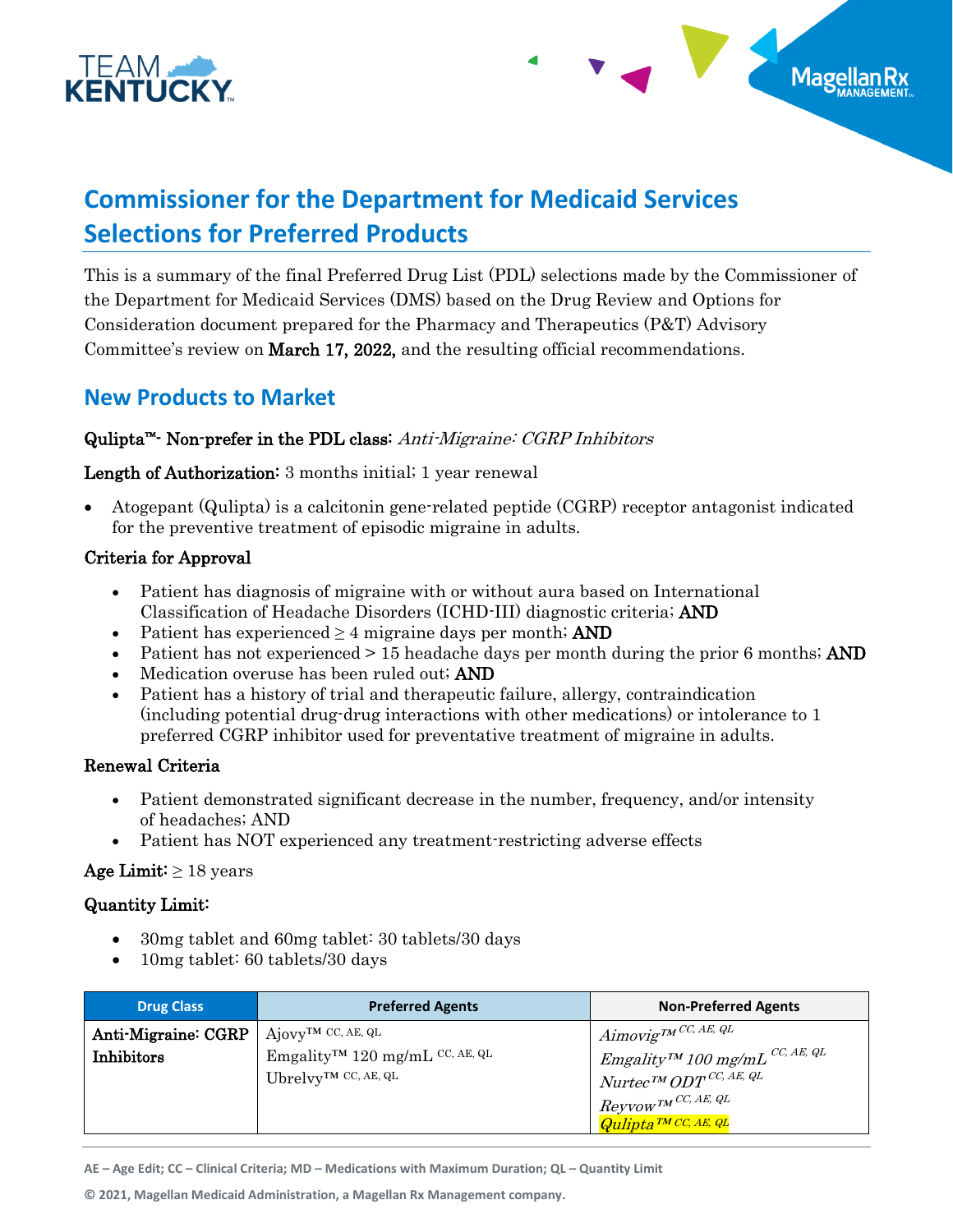



#### Lybalvi<sup>™</sup>- Non-prefer in the PDL class: Second-Generation Antipsychotics

#### Length of Authorization: 1 year

• Lybalvi™ (Olanzapine/samidorphan) is a combination of the atypical antipsychotic olanzapine and the opioid antagonist samidorphan (new molecular entity). It is indicated for the treatment of schizophrenia and bipolar I disorder in adults.

#### Criteria for Approval:

#### Initial Approval Criteria

- Patient has a diagnosis of schizophrenia OR bipolar I disorder; AND
- If used for bipolar I disorder, will be used for either:
	- o acute treatment of manic or mixed episodes as monotherapy or as adjunct to lithium or valproate; OR
	- o maintenance monotherapy treatment; AND
- Patient is NOT currently using opioids; AND
- Patient is NOT undergoing acute opioid withdrawal; AND
- Patient has a history of trial and therapeutic failure, allergy, contraindication or intolerance of  $\geq 1$  preferred second-generation (atypical) antipsychotic.

#### Renewal Criteria

- Patient must continue to meet the above criteria; AND
- Patient must have disease improvement and/or stabilization; AND
- Patient has NOT experienced any treatment-restricting adverse effects.

#### Age Limit: ≥18 years

#### Quantity Limit: 30 tablets/30 days

| <b>Drug Class</b>                   | <b>Preferred Agents</b>                                                                                                                                                                                                                               | <b>Non-Preferred Agents</b>                                                                                                                                                                                                                                                                                                                                                                                                                                                      |
|-------------------------------------|-------------------------------------------------------------------------------------------------------------------------------------------------------------------------------------------------------------------------------------------------------|----------------------------------------------------------------------------------------------------------------------------------------------------------------------------------------------------------------------------------------------------------------------------------------------------------------------------------------------------------------------------------------------------------------------------------------------------------------------------------|
| Second-Generation<br>Antipsychotics | aripiprazole tablets CC, QL<br>asenapine CC, QL<br>clozapine tablets CC, QL<br>Latuda® $CC, QL$<br>olanzapine CC, QL<br>quetiapine CC, QL<br>quetiapine ER CC, QL<br>risperidone CC, QL<br>Vraylar <sup>™</sup> CC, QL<br>ziprasidone capsules CC, QL | Abilify® oral formulations $^{QL}$<br>Abilify MyCite® CC, QL<br>aripiprazole ODT, oral solution<br>Caplyta® CC, QL<br>clozapine ODT QL<br>Clozaril® QL<br>$Fanapt^{\tiny{TM}}QL$<br>FazaClo® QL<br>Geodon <sup>®</sup> capsules <sup>QL</sup><br>Invega® QL<br>Lybalvi <sup>TM</sup> CC, QL<br>olanzapine/fluoxetine CC, QL<br>Nuplazid™ CC, QL<br>paliperidone QL<br>Rexulti® QL<br>$R$ isperdal® QL<br>Saphris® CC, QL<br>$Secuado^{\circledR}$ QL<br>Seroquel <sup>® QL</sup> |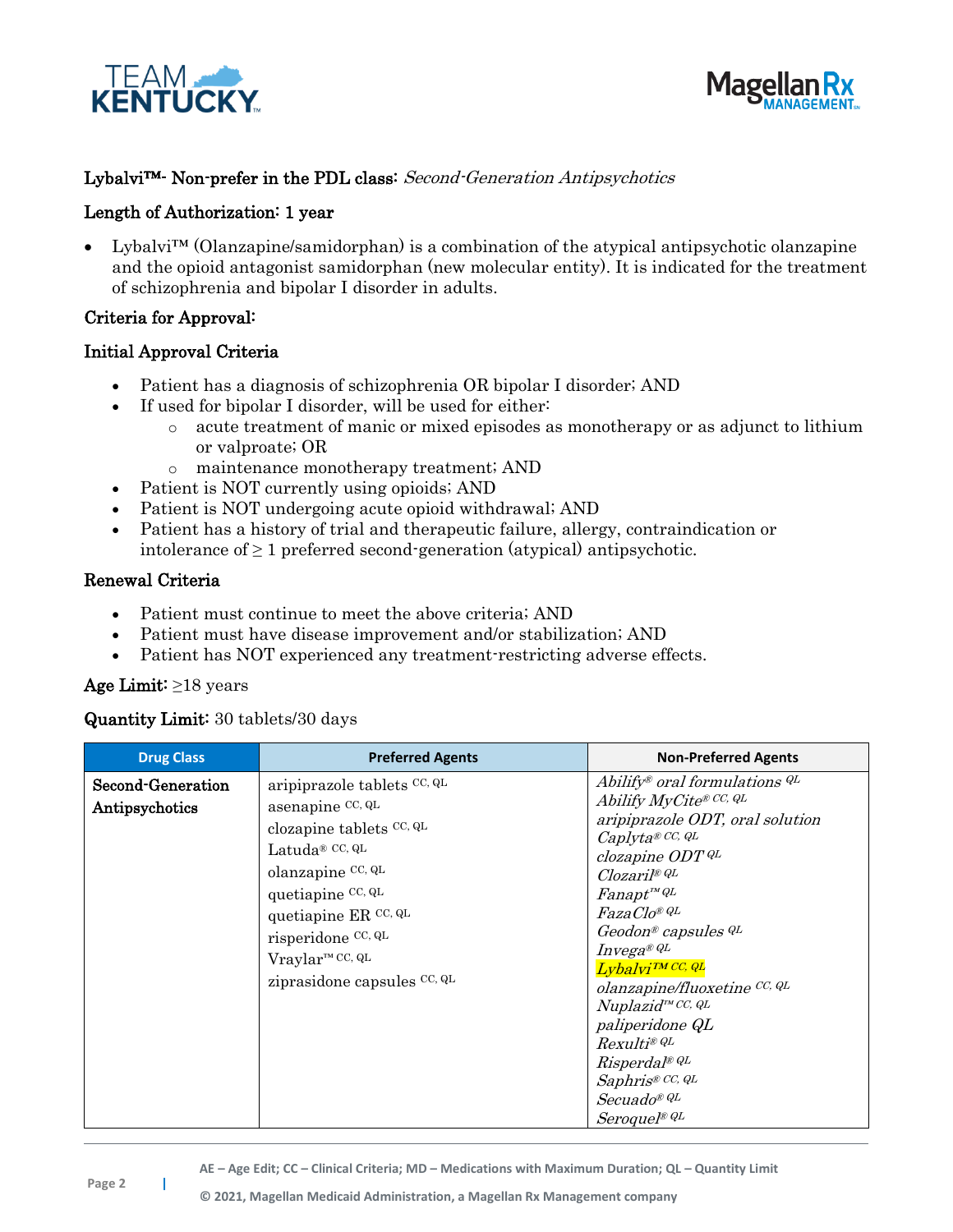



| <b>Drug Class</b> | <b>Preferred Agents</b> | <b>Non-Preferred Agents</b>                      |
|-------------------|-------------------------|--------------------------------------------------|
|                   |                         | $Seroquel^{\circledast \textit{XR} \textit{QL}}$ |
|                   |                         | Symbyax® CC, QL<br>Versacloz® QL                 |
|                   |                         | $Zyprexa^{\circledR}QL$                          |

#### New Products to Market – Winlevi®

Non-prefer in PDL Class: Topical Acne Agents

#### Length of Authorization: 1 year

• Clascoterone (Winlevi) topical cream is an androgen receptor inhibitor indicated for the topical treatment of acne vulgaris in patients  $\geq 12$  years of age.

## Criteria for Approval:

## Initial Approval Criteria

• Patient has had a trial and failure, allergy, contraindication (including potential drug-drug interactions with other medications) or intolerance of  $\geq 4$  preferred or covered over-the-counter (OTC) agents.

| <b>Drug Class</b>          | <b>Preferred Agents</b>                                                                                                                                                                                                                                                                                                                                                        | <b>Non-Preferred Agents</b>                                                                                                                                                                                                                                                                                                                                                                                                                                                                                                                                                                                                                                                                                                                                                                                           |
|----------------------------|--------------------------------------------------------------------------------------------------------------------------------------------------------------------------------------------------------------------------------------------------------------------------------------------------------------------------------------------------------------------------------|-----------------------------------------------------------------------------------------------------------------------------------------------------------------------------------------------------------------------------------------------------------------------------------------------------------------------------------------------------------------------------------------------------------------------------------------------------------------------------------------------------------------------------------------------------------------------------------------------------------------------------------------------------------------------------------------------------------------------------------------------------------------------------------------------------------------------|
| <b>Topical Acne Agents</b> | Clindacin <sup>®</sup> $P^m$<br>clindamycin gel, medicated swab (pledget),<br>solution<br>clindamycin/benzoyl peroxide (generic<br>BenzaClin <sup>®</sup> or Duac <sup>®</sup> ; excluding pumps)<br>Differin <sup>®</sup> gel pump<br>erythromycin solution<br>erythromycin/benzoyl peroxide<br>Neuac <sup>®</sup> gel<br>Retin-A <sup>®</sup> cream, gel<br>selenium sulfide | $A canya^m$<br>$Accone^{m}$<br>adapalene cream, gel pump, solution<br>adapalene/benzoyl peroxide<br>Aklief® AE<br>$Altreno^{\scriptscriptstyle TM}$<br>$A m$ zee $q^{\scriptscriptstyle m}$<br>$Arazlo^{m}$<br>$A$ tralin $^{\mathrm{\scriptscriptstyle{TM}}}$<br>$Avar^{TM}$ , Avar $E^{\prime\prime\prime}$ , Avar E LS <sup><math>\prime\prime\prime</math></sup> , Avar<br>$LS^{m}$<br>$Avita^{\otimes}$<br>Benza Clin <sup>®</sup><br>Benzamycin®<br>$BP10-1$ ®<br>$BP$ Cleansing Wash <sup><math>m</math></sup><br>$BPO^{\circledast}$<br>$Cleocin$ -T <sup>®</sup><br>$C$ lindacin® $ETZ$<br>$C$ lindacin PAC $\mathbb{R}^m$<br>$C$ lindagel®<br>clindamycin foam, lotion<br>clindamycin phosphate EQ 1% gel<br><i>(Generic Clindagel®)</i><br>clindamycin/benzoyl peroxide<br>(Generic Acanya <sup>r</sup> ") |

#### Age Limit: ≥12 years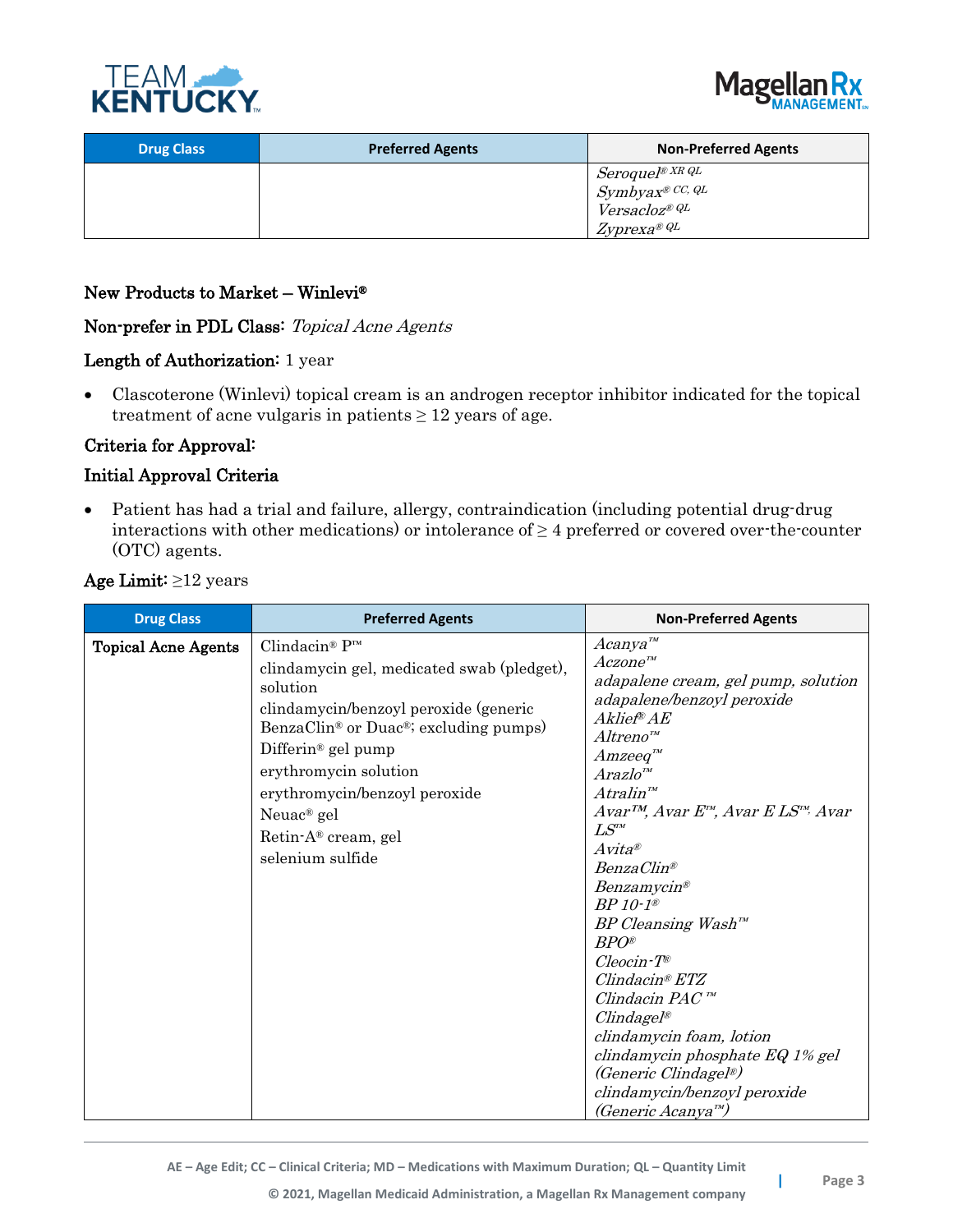



| <b>Drug Class</b> | <b>Preferred Agents</b> | <b>Non-Preferred Agents</b>                     |
|-------------------|-------------------------|-------------------------------------------------|
|                   |                         | clindamycin/benzoyl peroxide gel                |
|                   |                         | pump                                            |
|                   |                         | clindamycin/tretinoin                           |
|                   |                         | dapsone                                         |
|                   |                         | Differin® cream, lotion                         |
|                   |                         | Epiduo <sup>™</sup> , Epiduo Forte <sup>™</sup> |
|                   |                         | Ery@                                            |
|                   |                         | $Erygel^{\otimes}$                              |
|                   |                         | erythromycin gel, medicated swab                |
|                   |                         | $Evoclin^{\circledR}$                           |
|                   |                         | Fabior®                                         |
|                   |                         | <b>Klaron®</b>                                  |
|                   |                         | Neuac® Kit                                      |
|                   |                         | $Onex$ ton <sup>TM</sup>                        |
|                   |                         | Ovace <sup>®</sup> , Ovace Plus®                |
|                   |                         | Pacnex® HP                                      |
|                   |                         | Pacnex® LP                                      |
|                   |                         | Retin-A Micro®                                  |
|                   |                         | $Rosani^{1}$                                    |
|                   |                         | Rosula®                                         |
|                   |                         | sodium sulfacetamide                            |
|                   |                         | sodium sulfacetamide/sulfur<br>SSS 10-5®        |
|                   |                         | sulfacetamide                                   |
|                   |                         | sulfacetamide sodium                            |
|                   |                         | sulfacetamide/sulfur                            |
|                   |                         | sulfacetamide/sulfur/urea                       |
|                   |                         | Sumadan <sup>™</sup> , Sumadan <sup>™</sup> XLT |
|                   |                         | Sumaxin®, Sumaxin® CP, Sumaxin®                 |
|                   |                         | T <sub>S</sub>                                  |
|                   |                         | Tazorac®                                        |
|                   |                         | tazarotene                                      |
|                   |                         | $Tretin-X^{m}$                                  |
|                   |                         | tretinoin                                       |
|                   |                         | tretinoin microsphere                           |
|                   |                         | Veltin®                                         |
|                   |                         | <i>Winlevi®</i>                                 |
|                   |                         | Ziana <sup>™</sup>                              |

## Azstarys™ - Non-prefer in the PDL class: Central Nervous System: Stimulants And Related

Agents

## Length of Authorization: 1 year

• Serdexmethylphenidate/dexmethylphenidate (Azstarys) is a central nervous system (CNS) stimulant indicated for the treatment of attention deficit hyperactivity disorder (ADHD) in patients aged  $\geq 6$  years old.

## Criteria for Approval: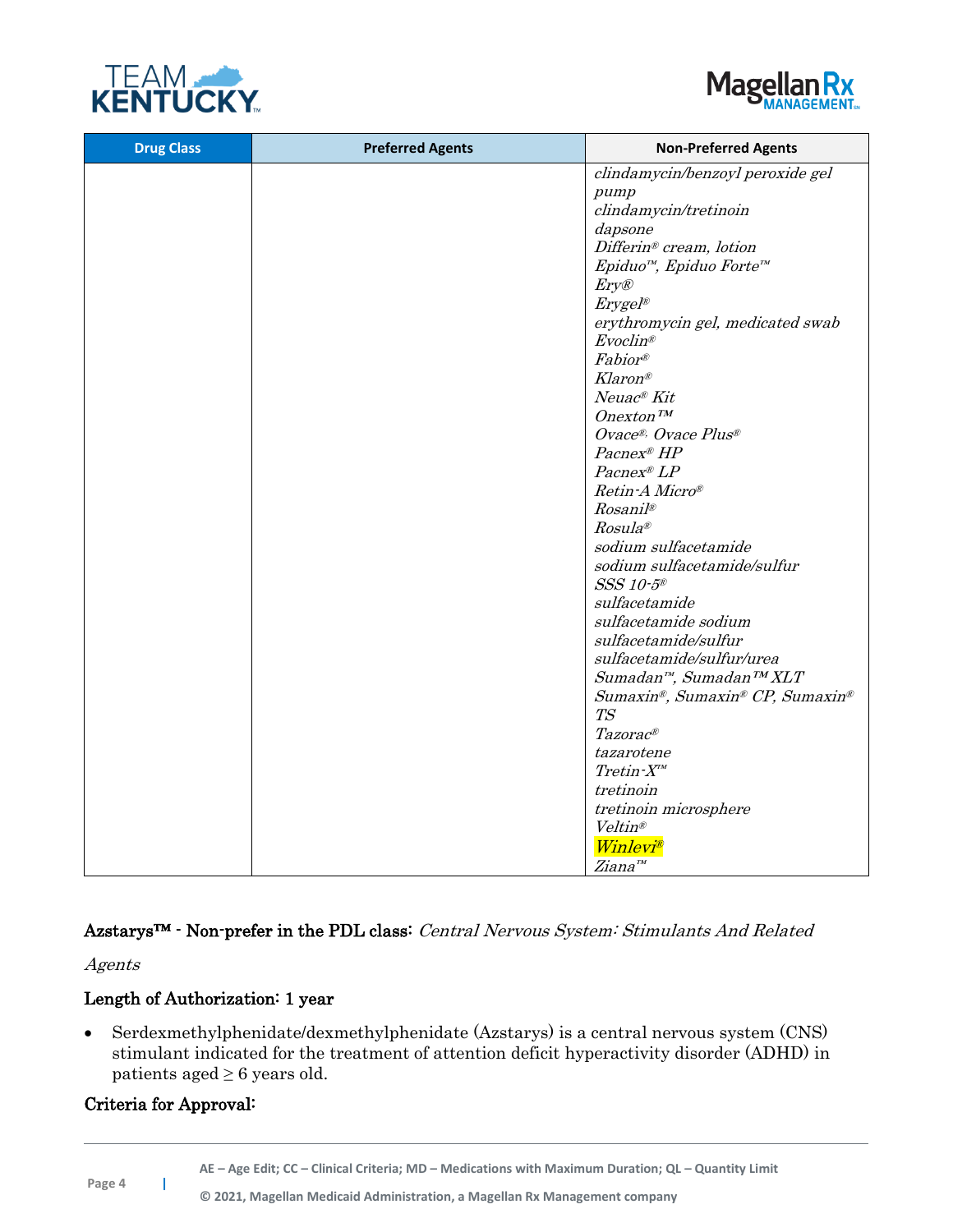



## Initial Approval Criteria

- Patient has a diagnosis of ADHD
- Patient has a history of trial and therapeutic failure, allergy, contraindication (including potential drug-drug interactions with other medications) or intolerance to 1 preferred agent, unless otherwise specified.

#### Therapeutic duplication limit:

• Patient is limited to one long-acting and one short-acting CNS agent for ADHD at a time within the quantity/dosing limits.

#### Age Limit: none

#### Quantity Limit: 1 per day

| <b>Drug Class</b>     | <b>Preferred Agents</b>                          | <b>Non-Preferred Agents</b>                                 |
|-----------------------|--------------------------------------------------|-------------------------------------------------------------|
| Stimulants and        | Adderall XR® CC, QL                              | Adderall® QL                                                |
| <b>Related Agents</b> | atomoxetine CC, QL                               | Adhansia XR™ QL                                             |
|                       | Concerta® CC, QL                                 | $Adzenys$ $ERm$                                             |
|                       | dexmethylphenidate CC, QL                        | Adzenys XR-ODT™ QL                                          |
|                       |                                                  | amphetamine ER suspension                                   |
|                       | dexmethylphenidate ER CC, QL                     | amphetamine sulfate QL                                      |
|                       | dextroamphetamine CC, QL                         | Aptensio XR® QL                                             |
|                       | guanfacine ER CC, QL                             | Azstarys ™ QL                                               |
|                       | Methylin <sup>®</sup> solution cc, <sup>QL</sup> | clonidine ER QL                                             |
|                       | methylphenidate solution, tablets CC, QL         | Cotempla XR-ODT <sup>™AE, QL</sup>                          |
|                       | mixed amphetamine salts tablets CC, QL           | Daytrana® QL                                                |
|                       | Vyvanse® capsules, chewable tablets CC, QL       | $Desoxyn^{\circledR}$ QL<br>Dexedrine® QL                   |
|                       |                                                  |                                                             |
|                       |                                                  | dextroamphetamine ER QL<br>dextroamphetamine solution QL    |
|                       |                                                  | dextroamphetamine sulfate tablets                           |
|                       |                                                  | <i>(generic for</i> )                                       |
|                       |                                                  | Zenzedi®) QL                                                |
|                       |                                                  | Dyanavel <sup>®</sup> XR QL                                 |
|                       |                                                  | Evekeo® QL                                                  |
|                       |                                                  | Evekeo® ODT QL                                              |
|                       |                                                  | Focalin® QL                                                 |
|                       |                                                  | Focalin® XR QL                                              |
|                       |                                                  | Intuniv® QL                                                 |
|                       |                                                  | Jornay PM <sup>™ QL</sup>                                   |
|                       |                                                  | Metadate® ER QL                                             |
|                       |                                                  | methamphetamine QL                                          |
|                       |                                                  | methylphenidate CD (generic                                 |
|                       |                                                  | Metadate CD®) QL                                            |
|                       |                                                  | methylphenidate chewable tablets QL                         |
|                       |                                                  | methylphenidate ER tabletsQL                                |
|                       |                                                  | methylphenidate ER OROS (generic                            |
|                       |                                                  | Concerta®) QL                                               |
|                       |                                                  | methylphenidate LA (generic Ritalin<br>$LA^{\circledR})$ QL |
|                       |                                                  | mixed amphetamine salts ER                                  |
|                       |                                                  | capsules QL                                                 |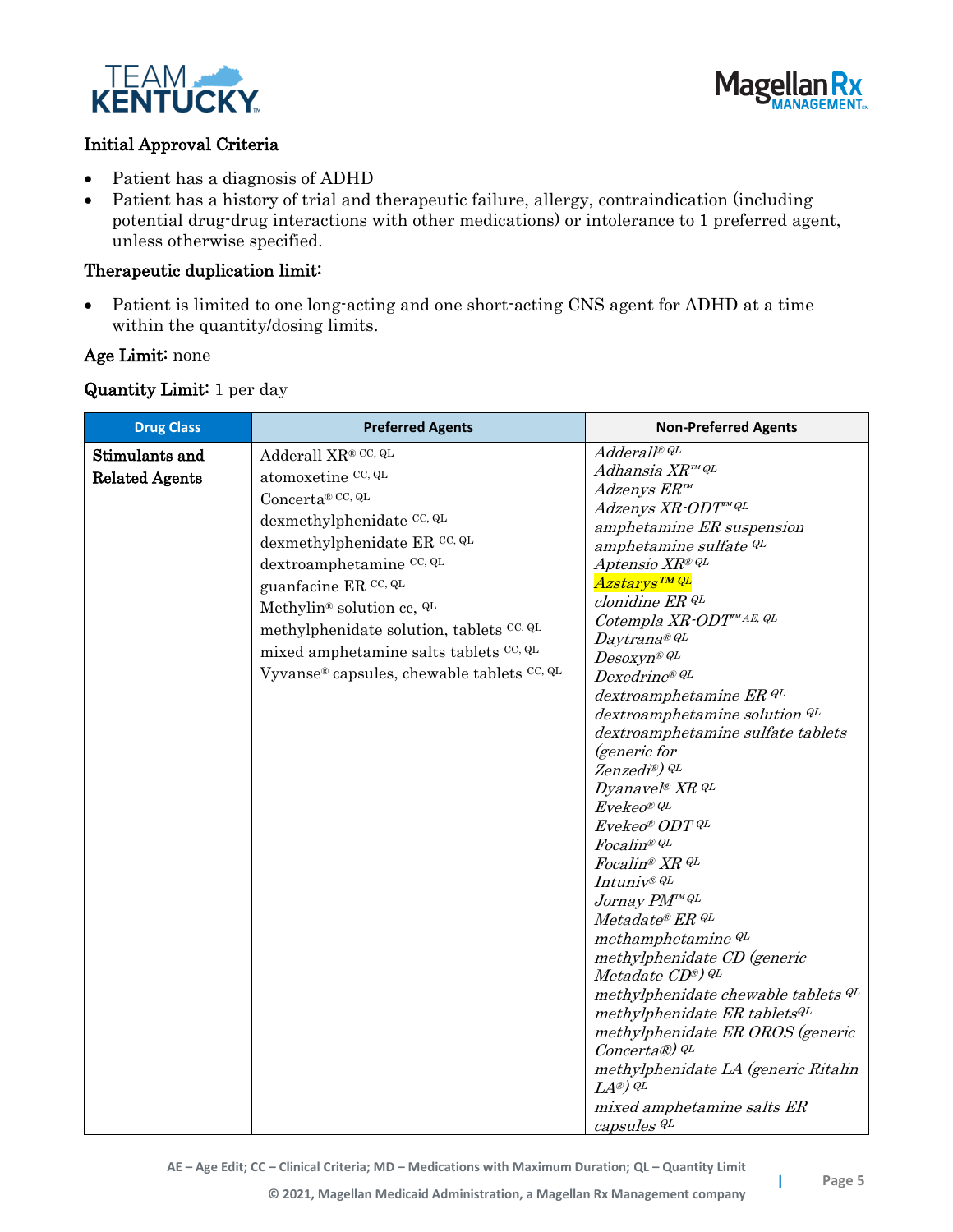



| <b>Drug Class</b> | <b>Preferred Agents</b> | <b>Non-Preferred Agents</b>                        |
|-------------------|-------------------------|----------------------------------------------------|
|                   |                         | $Myday is ^{mQL}$                                  |
|                   |                         | ProCentra®QL                                       |
|                   |                         | $Qelbree^{r_{M}QL}$                                |
|                   |                         | $Quillic$ hew $ER^{mQL}$                           |
|                   |                         | Quillivant XR® QL                                  |
|                   |                         | Relexxii <sup>QL</sup>                             |
|                   |                         | $Ritalin^{\circledR}$ <sup>QL</sup>                |
|                   |                         | Ritalin LA® QL                                     |
|                   |                         | $Strattera^{\text{\tiny{\textregistered}}}{}^{QL}$ |
|                   |                         | $Zenzedi^{\circledR} QL$                           |

#### Bylvay™ - Non-prefer in the PDL class: Bile Salts

## Length of Authorization: 1 year

• Odevixibat (Bylvay) is an ileal bile acid transporter (IBAT) inhibitor indicated for the treatment of pruritus in patients  $\geq 3$  months of age with progressive familial intrahepatic cholestasis (PFIC).

## Criteria for Approval:

## Initial Approval Criteria

- Patient is diagnosed with progressive familial intrahepatic cholestasis (PFIC) type 1 or type 2, confirmed by a genetic test; AND
- Odevixibat is prescribed by or in consultation with a specialist (e.g., gastroenterologist, hepatologist, dermatologist); AND
- Patient has elevated serum bile acid concentration; AND
- Patient experiences persistent moderate to severe pruritus; AND
- Patient has a history of trial and therapeutic failure, allergy, contraindication (including potential drug-drug interactions with other medications) or intolerance to at least 1 pruritus treatment (e.g.,ursodiol, cholestyramine, rifampin, naloxone, naltrexone, antihistamine). Note: use of these agents is off-label.

## Renewal Criteria

- Patient has experienced a reduction in serum bile acids from baseline; AND
- Patient has experienced an improvement in pruritus; AND
- Patient has NOT experienced any treatment-restricting adverse effects

## **Quantity Limit:** Maximum daily dose  $= 6$  mg

- 200 mcg oral pellets: 2 per day; 60 per 30 days
- 400 mcg capsule: 2 per day; 60 per 30 days
- 600 mcg oral pellets: 5 per day; 150 per 30 days
- 1,200 mcg capsule: 5 per day; 150 per 30 days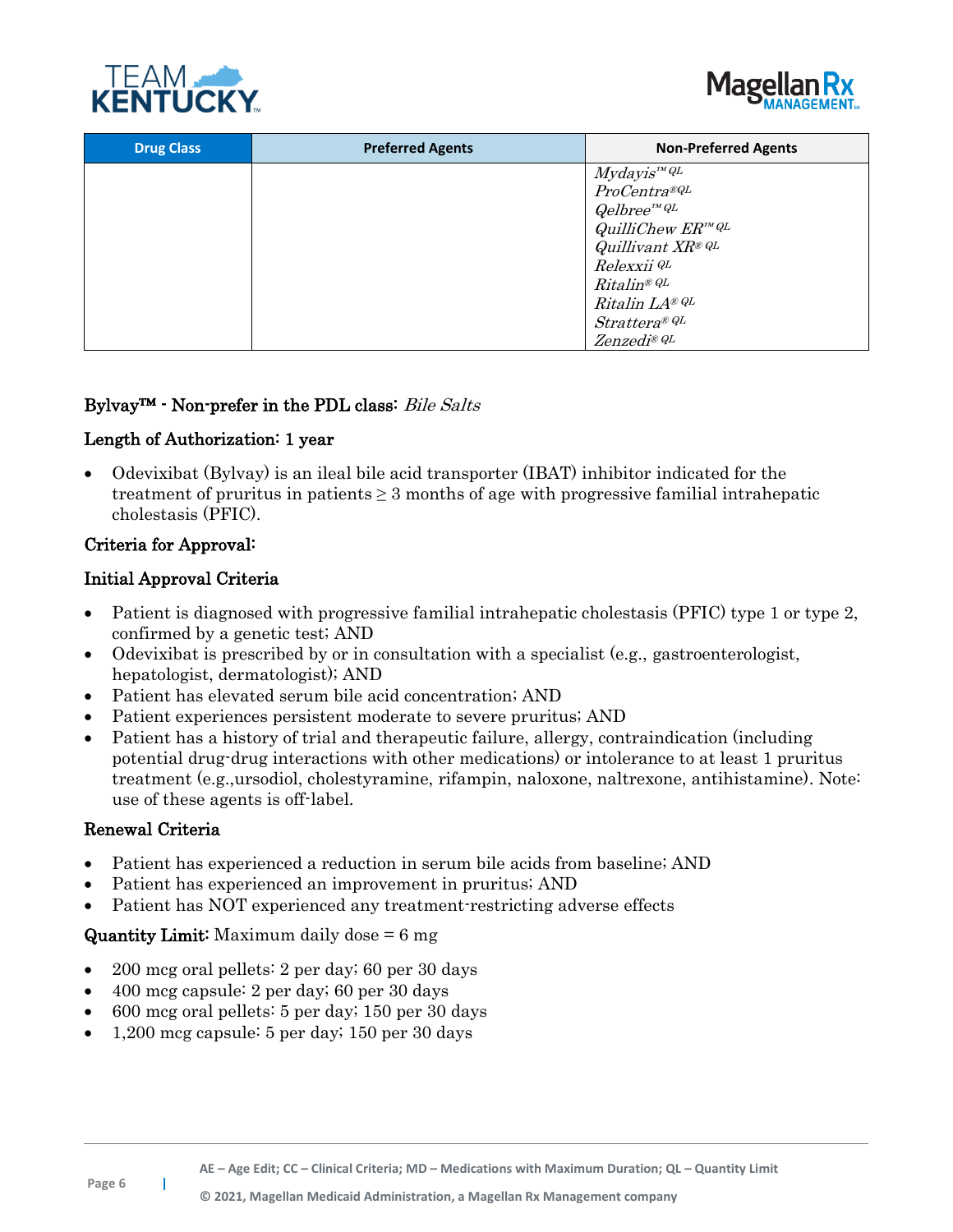



## Livmarli™ - Non-prefer in the PDL class: Bile Salts

## Length of Authorization: 1 year

• Maralixibat (Livmarli), an ileal bile acid transporter (IBAT) inhibitor, is indicated for the treatment of cholestatic pruritus in patients  $\geq 1$  year of age with Alagille syndrome (ALGS).

#### Criteria for Approval:

#### Initial Approval Criteria

- Patient is diagnosed with Alagille syndrome; AND
- Maralixibat is prescribed by or in consultation with a specialist (e.g., gastroenterologist, hepatologist, dermatologist); AND
- Patient has evidence of cholestasis, as evidenced by  $\geq 1$  of the following:
	- $\circ$  Serum bile acid  $> 3$  times upper limit of normal (ULN) for age
	- $\circ$  Conjugated bilirubin > 1 mg/dL
	- $\circ$  Gamma glutamyl transferase (GGT) > 3 times ULN for age
	- o Fat soluble vitamin deficiency not otherwise explained
	- o Intractable pruritus only explained by liver disease; AND
- Patient experiences persistent moderate to severe pruritus; AND
- Patient has a history of trial and therapeutic failure, allergy, contraindication (including potential drug-drug interactions with other medications) or intolerance to at least 1 pruritus treatment (e.g.,ursodiol, cholestyramine, rifampin, naloxone, naltrexone, antihistamine). Note: use of these agents are off-label

#### Renewal Criteria

- Patient has experienced a reduction in serum bile acids from baseline and an improvement in pruritus; AND
- Patient has NOT experienced any treatment-restricting adverse effects

#### Maximum Dose Limit: 28.5mg (3mL) per day

| <b>Drug Class</b> | <b>Preferred Agents</b>    | <b>Non-Preferred Agents</b>                                                                                                                                                    |
|-------------------|----------------------------|--------------------------------------------------------------------------------------------------------------------------------------------------------------------------------|
| <b>Bile Salts</b> | ursodiol capsules, tablets | $Actigall^{\circledR}$<br>$Bylyay^{TM}$<br>$Chenodal^{\otimes}$<br>$Cholbam$ <sup>®</sup><br>Livmarli™<br>$Ocalive^{\otimes CC,QL, AE}$<br>$Reltone^{m}$<br>Urso®, Urso Forte® |

#### Opzelura™ - Non-prefer in the PDL class: Immunomodulators, Atopic Dermatitis

#### Length of Authorization: 1 year

• Ruxolitinib (Opzelura) is a Janus kinase (JAK) inhibitor that targets the JAK and signal transducer and activator of transcription (STAT) pathway, indicated for short-term and noncontinuous chronic treatment of mild to moderate atopic dermatitis (AD) in non-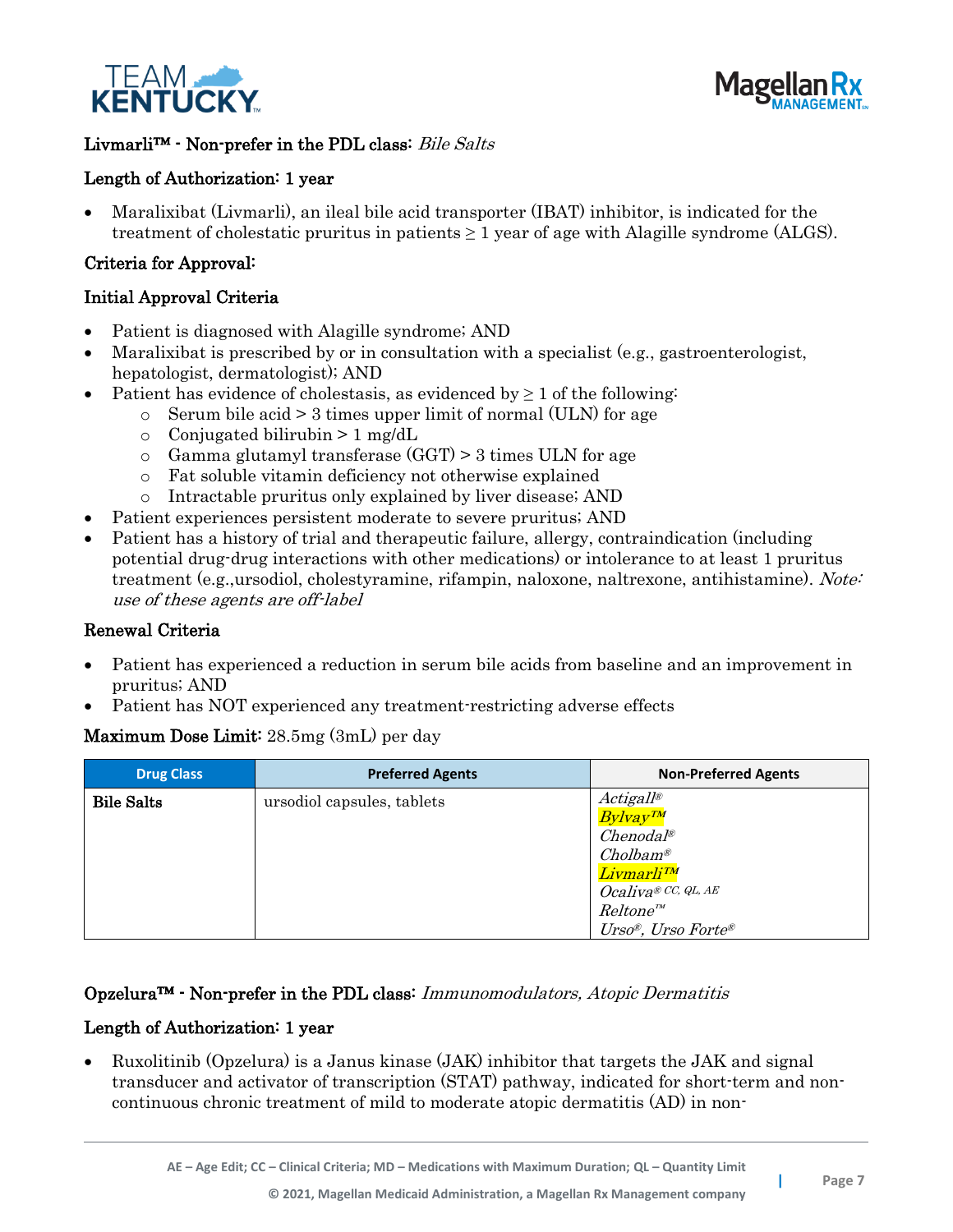



immunocompromised patients  $\geq 12$  years of age whose disease is not adequately controlled with topical prescription therapies or when those therapies are not advisable.

#### Criteria for Approval:

## Initial Approval Criteria

- Patient has a diagnosis of mild to moderate atopic dermatitis; AND
- Patient is NOT immunocompromised; AND
- Patient has a history of trial and therapeutic failure, allergy, contraindication (including potential drug-drug interactions with other medications) or intolerance to  $\geq 2$  of the following classes:
	- o Prescription topical corticosteroids
	- o Topical calcineurin inhibitor (e.g., pimecrolimus or tacrolimus)
	- o Topical phosphodiesterase-4 inhibitor (e.g., crisaborole)

#### Renewal Criteria

- Patient must continue to meet the above criteria; AND
- Patient must have disease improvement and/or stabilization; AND
- Patient has NOT experienced serious treatment-related adverse events.

#### Age Limit:  $\geq 12$  years old

| <b>Drug Class</b>                             | <b>Preferred Agents</b>                  | <b>Non-Preferred Agents</b>                                                                                                    |
|-----------------------------------------------|------------------------------------------|--------------------------------------------------------------------------------------------------------------------------------|
| Immunomodulators,<br><b>Atopic Dermatitis</b> | $E$ lidel <sup>®</sup><br>Euerisa@CC, QL | $Dupixent^{\circledR}$ CC, AE, QL<br>Opzelura <sup>TM</sup><br>pimecrolimus<br>$Protopic^{\mathcal{B}}$<br>tacrolimus ointment |

#### Rezurock™ - Non-prefer in the PDL class: Immunosuppressants

#### Length of Authorization: 1 year

• Belumosudil (Rezurock), a kinase inhibitor that targets Rho-associated coiled-coil kinase  $(ROCK2)$ , is indicated for the treatment of patients  $\geq 12$  years of age with chronic graft-versushost disease (cGVHD) following failure of  $\geq 2$  prior lines of systemic therapy.

#### Criteria for Approval:

- Patient is post-allogenic stem cell transplant (generally 3 or more months); AND
- Patient has diagnosis of chronic graft-versus-host disease (cGVHD); AND
- Patient does not have histologic relapse of underlying cancer or post-transplant lymphoproliferative disease; AND
- Patient has had a trial and therapeutic failure, allergy, contraindication (including potential drug-drug interactions with other medications) or intolerance of 2 preferred agents; AND
- Will be used in combination with stable doses of systemic therapies for GVHD which must include, but are not limited to, corticosteroids, calcineurin inhibitors (cyclosporine; tacrolimus), sirolimus, mycophenolate mofetil, methotrexate, or rituximab; AND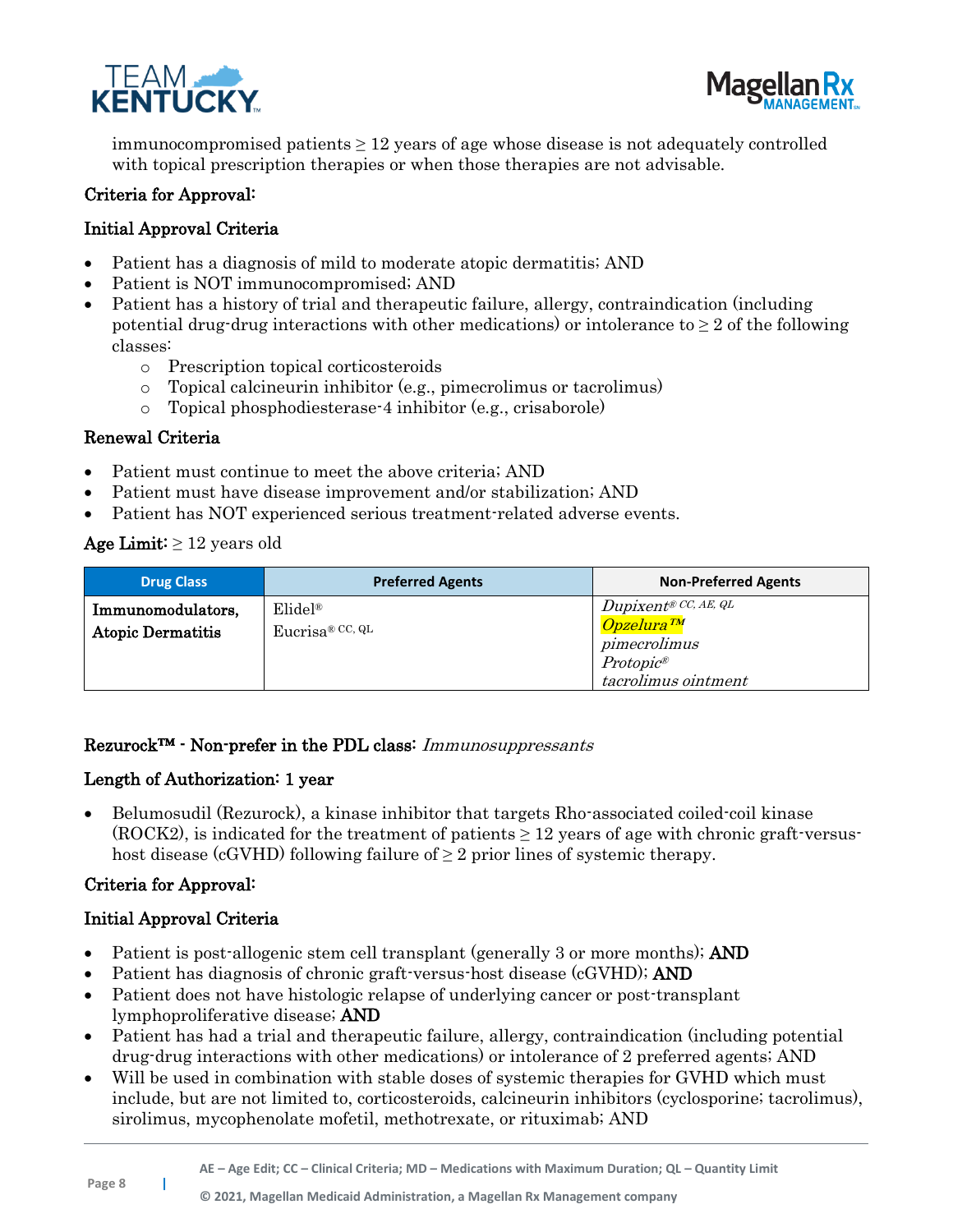



• Belumosudil will not be used in combination with ibrutinib (subsequent therapy is allowed).

## Renewal Criteria

- Patient continues to meet the above criteria; AND
- Patient has not had unacceptable toxicity from the drug (e.g., grade 4 hepatotoxicity); AND
- Patient has had a positive response to therapy.

#### Age Limit:  $\geq 12$  years old

#### Quantity Limit: 1 per day

| <b>Drug Class</b>  | <b>Preferred Agents</b>                                                                                                                                                                             | <b>Non-Preferred Agents</b>                                                                                                                                                                                                                                                                                                                         |
|--------------------|-----------------------------------------------------------------------------------------------------------------------------------------------------------------------------------------------------|-----------------------------------------------------------------------------------------------------------------------------------------------------------------------------------------------------------------------------------------------------------------------------------------------------------------------------------------------------|
| Immunosuppressants | azathioprine<br>$Cell Cept®$ suspension<br>cyclosporine<br>cyclosporine modified<br>Gengraf <sup>®</sup><br>mycophenolate mofetil capsules, tablets<br>mycophenolic acid<br>sirolimus<br>tacrolimus | $A$ stagraf $XL^m$<br>$Azasan^{\circledR}$<br>$Cell C ept®$ capsules, tablets<br>$Envarsus^{\otimes}XR$<br>everolimus<br>$Imuran$ <sup>®</sup><br>mycophenolate mofetil suspension<br>$Myfortic$ <sup>®</sup><br>$Neoral^{\mathcal{R}}$<br>$Program^{\circledR}$<br>$Rapamune^{\circledR}$<br>Rezurock <sup>TM</sup><br>$S$ andimmune®<br>Zortress® |

## Tyrvaya™ - Non-prefer in the PDL class: Ophthalmic Immunomodulators

## Length of Authorization: 1 year

• Varenicline (Tyrvaya) is a partial nicotinic acetylcholine receptor agonist indicated for treatment of the signs and symptoms of dry eye disease (DED) in adults.

## Criteria for Approval:

## Initial Approval Criteria

- Patient has diagnosis of dry eye disease (DED); AND
- Prescribed by or in consultation with an ophthalmologist or optometrist; AND
- Patient has had a trial and failure of preservative-free, nonprescription lubricating eye drops (e.g., artificial tears); AND
- Patient has had  $\geq 1$  month trial and therapeutic failure, allergy, contraindication (including potential drug-drug interactions with other medications) or intolerance of 2 preferred agents.
- Prescriber has documented at least 1 of the following signs of DED:
	- o Corneal fluorescein staining (CFS) score of  $\geq 2$  points in any field on a 0 to 4 point scale; OR
	- o Schirmer tear test (STT) of 1 to 10 mm in 5 minutes.

## Renewal Criteria

Patient continues to meet the above criteria; AND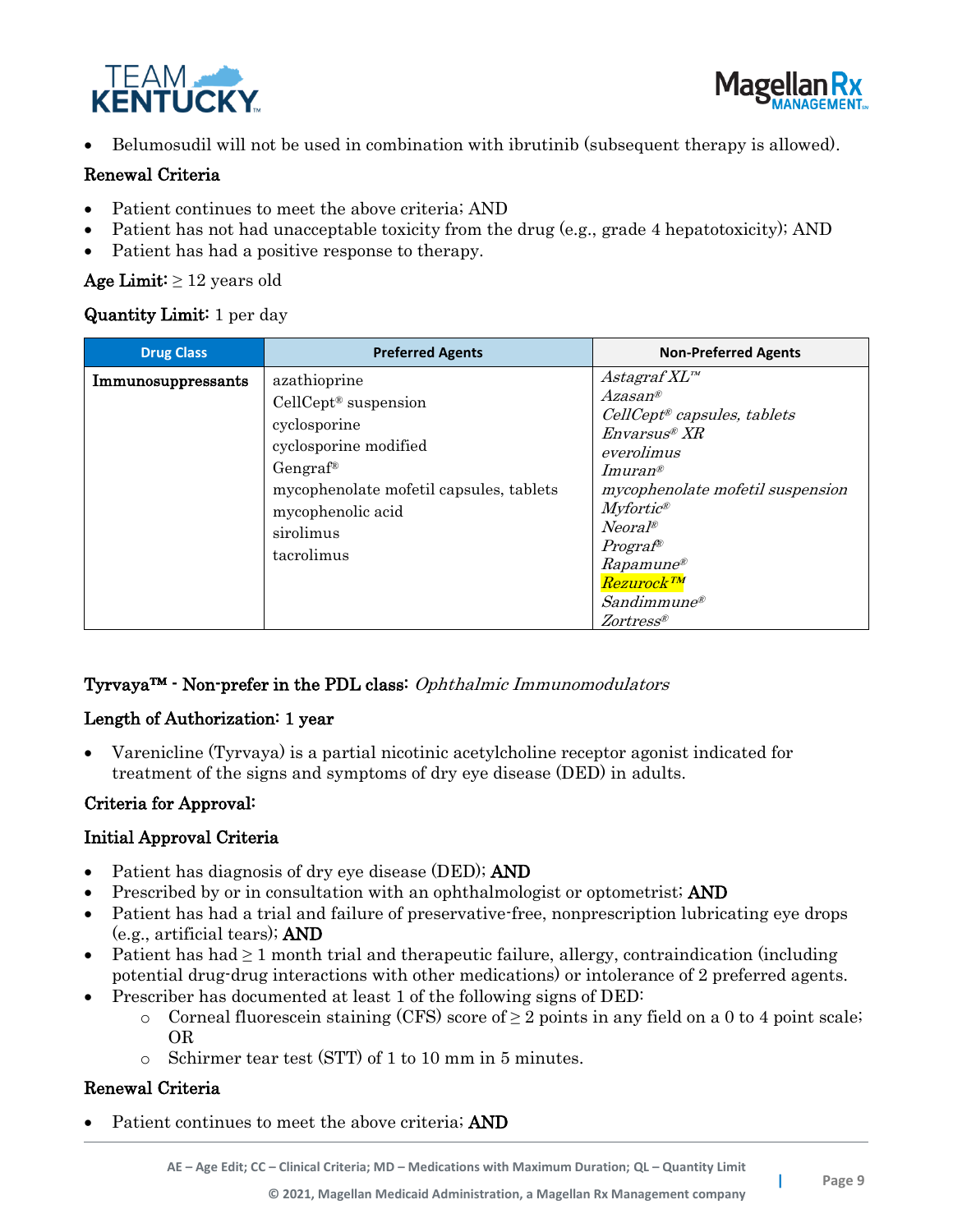



- Patient has not had treatment-limiting adverse effects from the drug; AND
- Patient has improvement in signs of DED, as measured by at least 1 of the following:
	- o Decrease in corneal fluorescein staining score; OR
	- o Increase in number of mm per 5 minutes using Schirmer tear test.

Age Limit:  $\geq 18$  years old

Quantity Limit: 1 carton (2 bottles)/ 30 days

| <b>Drug Class</b>              | <b>Preferred Agents</b>                                                            | <b>Non-Preferred Agents</b>                                                    |
|--------------------------------|------------------------------------------------------------------------------------|--------------------------------------------------------------------------------|
| Ophthalmic<br>Immunomodulators | $\text{Restasis}^{\circledR}$ CC<br>$\text{Xiidra}^{\text{TM} \text{ CC, AE, QL}}$ | $Cequa^{m}$<br>cyclosporine 0.05%<br>$Eysuvis^{m}$<br>$T_{\rm yr}$ vaya $^{m}$ |

## Skytrofa™ - Non-prefer in the PDL class: Growth Hormones

## Length of Authorization: 1 year

• Lonapegsomatropin-tcgd (Skytrofa) is a long-acting prodrug of a human GH (HGH; somatropin) made through recombinant DNA technology using Escherichia coli. It contains somatropin conjugated to a methoxypolyethylene glycol carrier via a proprietary TransCon<sup>™</sup> linker; this results in a pegylated form of human GH, indicated for the treatment of pediatric patients  $\geq 1$  year old who weigh  $\geq 11.5$  kg and have growth failure due to inadequate secretion of endogenous growth hormone (GH).

## Criteria for Approval:

## Initial Approval Criteria

- Patient has growth failure secondary to growth hormone deficiency (GHD); AND
- Patient does NOT have a hypersensitivity to any somatropin product or any of the excipients; AND
- Pediatric patient must NOT have closed epiphyses; AND
- Patient does NOT have active malignancy; **AND**
- Patient does NOT have active proliferative or severe non-proliferative diabetic retinopathy; AND
- Patient does NOT have, or previously had, an intracranial tumor growth as confirmed by a sellar MRI scan with contrast; AND
- Patient does NOT have Prader-Willi syndrome with  $\geq 1$  of the following risk factors: severe obesity, have a history of upper airway obstruction or sleep apnea or have severe respiratory impairment, or unidentified respiratory infection; AND
- Patient must have tried and failed 2 preferred short-acting growth hormone products due to frequency of administration or adherence.

#### Renewal Criteria

- Patient continues to meet the above criteria; **AND**
- Patient has not had unacceptable toxicity from the drug; AND
- Patient has a positive response compared to pre-treatment baseline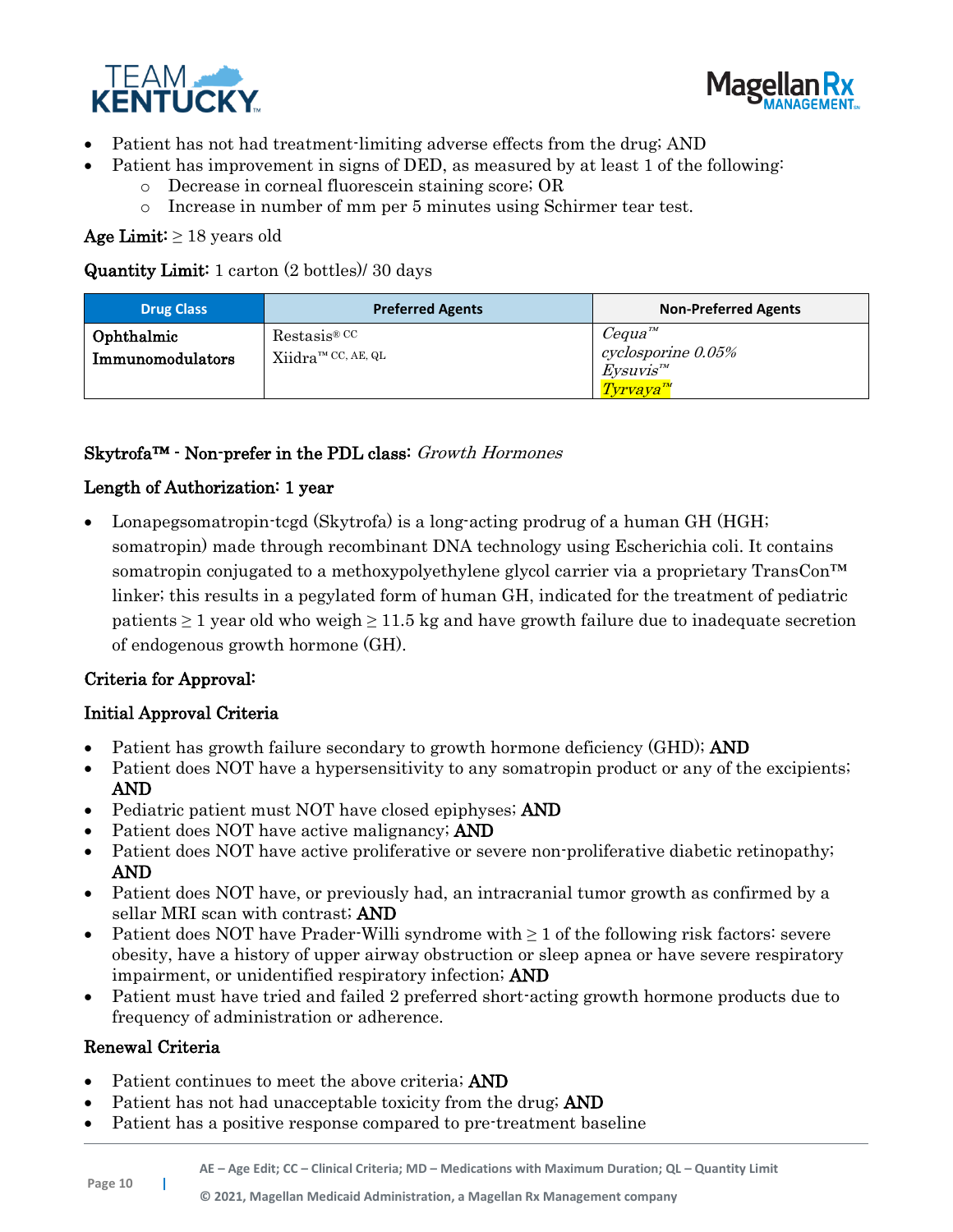



| <b>Drug Class</b>      | <b>Preferred Agents</b>                                                             | <b>Non-Preferred Agents</b>                                                                                                                                                                |
|------------------------|-------------------------------------------------------------------------------------|--------------------------------------------------------------------------------------------------------------------------------------------------------------------------------------------|
| <b>Growth Hormones</b> | Genotropin <sup>® CC</sup><br>Norditropin <sup>® CC</sup><br>Norditropin FlexPro®CC | $H$ umatrope® $^{CC}$<br>Nutropin AQ NuSpin® CC<br>$Omnitrope^{\otimes CC}$<br>Saizen® CC<br>$Seros\! \mathbb{C}^C$<br><mark>Skytrofa™ <sup>cc</sup></mark><br>Zomacton@CC<br>Zorbtive® CC |

#### Livtencity™ - Non-PDL Medication

#### Length of Authorization: 6 month initial, 6 month renewal

• Maribavir (Livtencity) is a cytomegalovirus (CMV) pUL97 kinase inhibitor indicated for the treatment of adults and pediatric patients  $\geq 12$  years of age and weighing  $\geq 35$  kg) with posttransplant CMV infection/disease that is refractory to treatment (with or without genotypic resistance) with ganciclovir, valganciclovir, cidofovir, or foscarnet.

#### Criteria for Approval:

#### Initial Approval Criteria

- Patient is a recipient of a hematopoietic stem cell or solid organ transplant; AND
- Patient has documented cytomegalovirus (CMV) infection in whole blood or plasma (screening value  $\geq 2.730$  IU/mL in whole blood or  $\geq 910$  IU/mL in plasma) in 2 consecutive assessments separated by  $\geq 1$  day; AND
- Patient has current CMV infection that is refractory to anti-CMV treatment agents (ganciclovir, valganciclovir, cidofovir, or foscarnet); AND
- Maribavir will NOT be co-administered with ganciclovir or valganciclovir; AND
- Patient will be monitored for clinically important drug interactions that could result in decreased therapeutic effect of maribavir.

#### Renewal Criteria

- Patient must continue to meet the above criteria; AND
- Patient must have disease improvement and/or stabilization OR improvement in the slope of decline (> 1 log10 decrease in CMV DNA level in whole blood or plasma after 14 days or longer treatment); AND
- Patient has NOT experienced any treatment-restricting adverse effects; AND
- Patient is NOT a non-responder (resistant) to maribavir.

Age Limit: 12 years old

Quantity Limit: none

#### Exkivity™ - Non-PDL Class: Oral Oncology, Lung

Length of Authorization: 1 year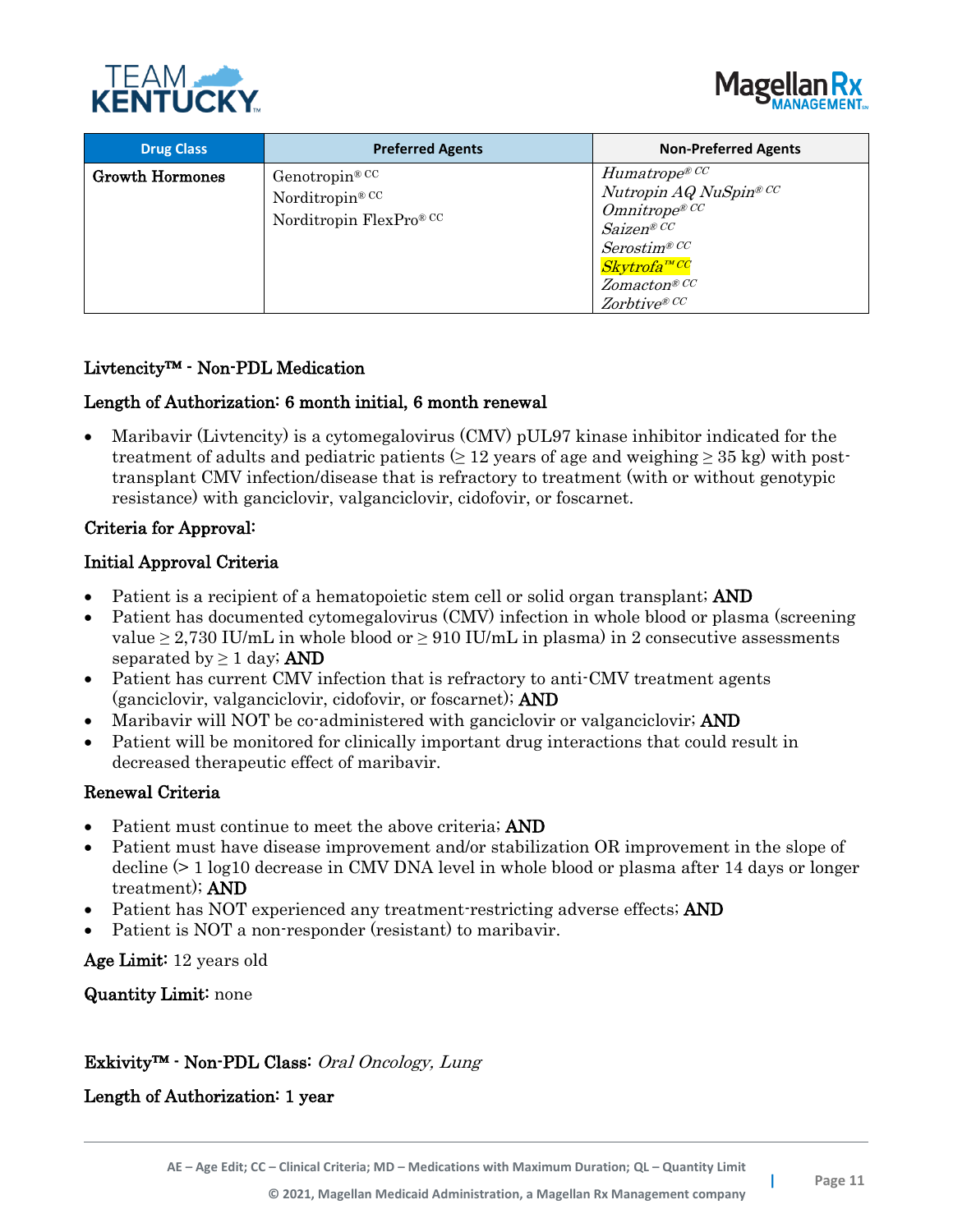



• Mobocertinib (Exkivity), is a kinase inhibitor indicated for the treatment of adult patients with locally advanced or metastatic non-small cell lung cancer (NSCLC) with epidermal growth factor receptor (EGFR) exon 20 insertion (ex20ins) mutations, as detected by a United States (US) Food and Drug Administration (FDA)-approved test, whose disease has progressed on or after platinum-based chemotherapy.

## Criteria for Approval:

## Initial Approval Criteria

- Patient has a diagnosis of non-small cell lung cancer (NSCLC); AND
- Patient has locally advanced or metastatic NSCLC; AND
- Patient's disease has epidermal growth factor receptor (EGFR) exon 20 insertion mutations as detected by a FDA or Clinical Laboratory Improvement Amendments (CLIA)-compliant test; AND
- Patient has disease progression on or subsequent to platinum-based chemotherapy; AND
- Patient does NOT have untreated brain metastases (clinically stable, treated, asymptomatic brain metastases are allowed); AND
- Patient does NOT have a history of interstitial lung disease (ILD), radiation pneumonitis that required steroid treatment, or drug related pneumonitis; AND
- Left ventricular ejection fraction (LVEF) is measured prior to initiating therapy and will be assessed at regular intervals during treatment; AND
- Patient does NOT have prolonged QTc interval; AND
- NOT used in combination with amivantamab-vmjw (Rybrevant); AND
- Prescriber attestation QTc and electrolytes will be monitored at baseline and periodically during treatment;
- Abnormalities in sodium, potassium, calcium, and magnesium will be corrected prior to initiating therapy; AND
- Patient is not pregnant; **AND**
- Females of reproductive potential will use nonhormonal contraception during treatment and for 1 month following the last dose; OR
- Males with female partners of reproductive potential will use effective contraception during treatment and for 1 week after the last dose.

## Renewal Criteria

- Patient must continue to meet above criteria; AND
- Patient must have disease stabilization and/or decrease in size of tumor or tumor spread; AND
- Patient has NOT experienced any unacceptable toxicity.

Age Limit:  $\geq 18$  years old

Quantity Limit: 4 per day

## Scemblix®- Non-PDL Class: Oral Oncology

## Length of Authorization: 1 year

• Scemblix (asciminib) is an ABL/BCR-ABL1 tyrosine kinase inhibitor (TKI) indicated for the treatment of Philadelphia chromosome-positive chronic myeloid leukemia (Ph+ CML) in chronic phase (CP), previously treated with 2 or more TKIs or with T315I mutation.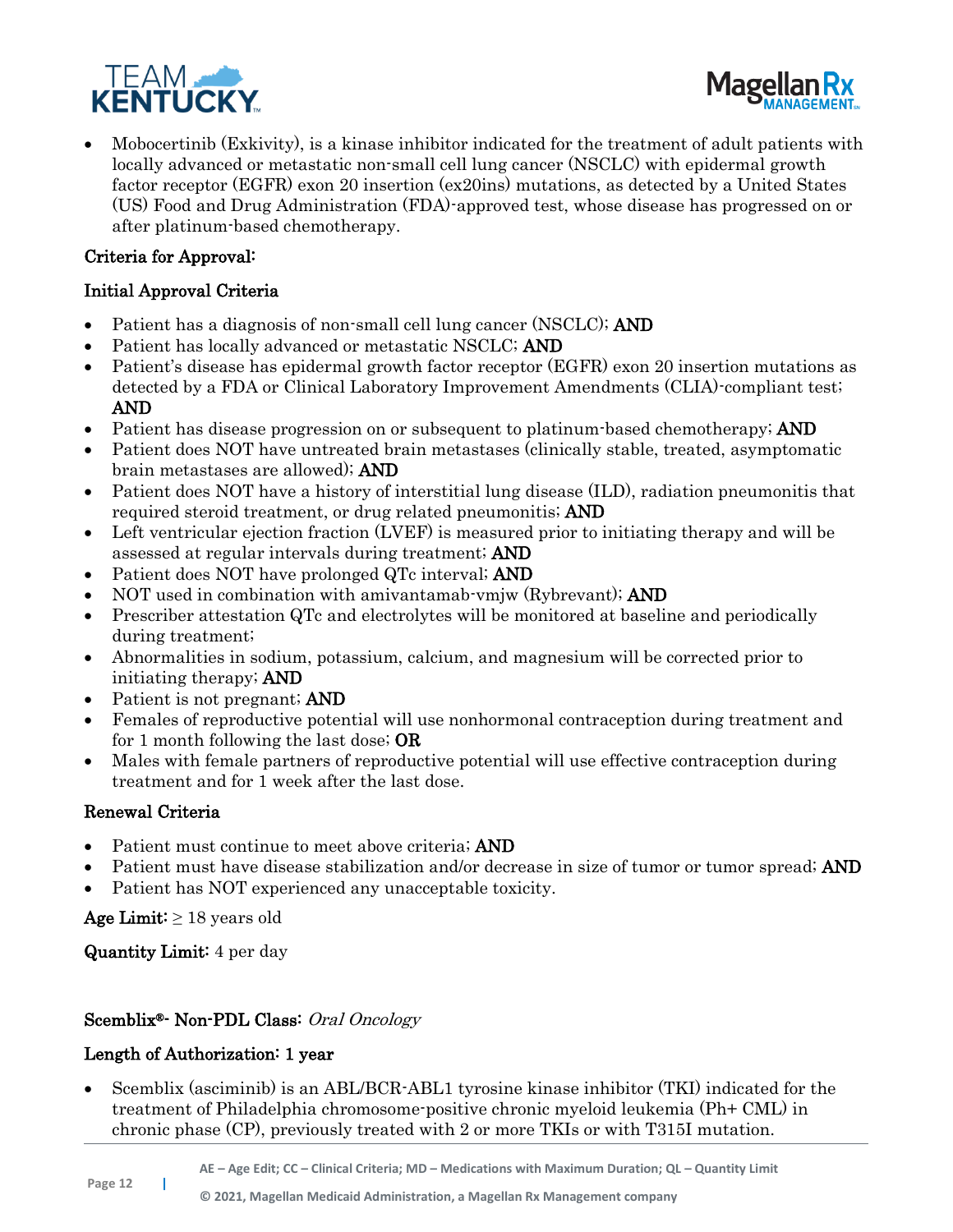



## Criteria for Approval:

#### Initial Approval Criteria

- Patient has a diagnosis of chronic myeloid leukemia (CML); **AND**
- Patient's disease is Philadelphia chromosome-positive (Ph+); **AND**
- Patient has chronic phase disease; AND
	- o Patient is resistant, or intolerant, or had an inadequate response to prior therapy consisting of a 3 month trial or longer, with  $\geq 2$  tyrosine kinase inhibitors (e.g., imatinib, bosutinib, dasatinib, nilotinib, ponatinib); OR
	- o Patient has the T315I mutation; AND
- Patient does NOT have uncontrolled hypertension; AND
- Patient's serum lipase and amylase levels will be measured periodically during treatment; AND
- Patient will be monitored and managed according to the prescribing information for myelosuppression, cardiovascular toxicities, and hypersensitivity; AND
- Female patients of reproductive potential have a negative pregnancy test prior to starting asciminib therapy and have been counselled to use effective contraception during therapy and for 1 week after the last dose.

## Renewal Criteria

- Patient continues to meet initial approval criteria; AND
- Patient has NOT experienced unacceptable toxicity from the drug. (Examples of unacceptable toxicity include myelosuppression, pancreatic toxicity, hypertension, hypersensitivity, cardiovascular toxicity, etc.); AND
- **Physician attestation that patient has been adherent to therapy; AND**
- Patient has had a positive response to treatment

## Age Limit:  $\geq 18$  years old

## Quantity Limit: Maximum dose is 400 mg/day

- 20 mg (2 tablets/day): 60 tablets/30 days
- 40 mg (10 tablets/day): 300 tablets/30 days

## Welireg®-Non-PDL Class: Oral Oncology

#### Length of Authorization: 1 year

Belzutifan (Welireg), a hypoxia-inducible factor-2 alpha (HIF-2α) inhibitor, indicated for the treatment of adult patients with von Hippel-Lindau (VHL) disease who require therapy for associated renal cell carcinoma (RCC), central nervous system (CNS) hemangioblastomas, or pancreatic neuroendocrine tumors (pNET), not requiring immediate surgery.

## Criteria for Approval:

- Patient has a diagnosis of Von Hippel-Lindau Disease (VHL) based on a germline VHLalteration; AND
- Patient has  $\geq 1$  of the following associated tumors: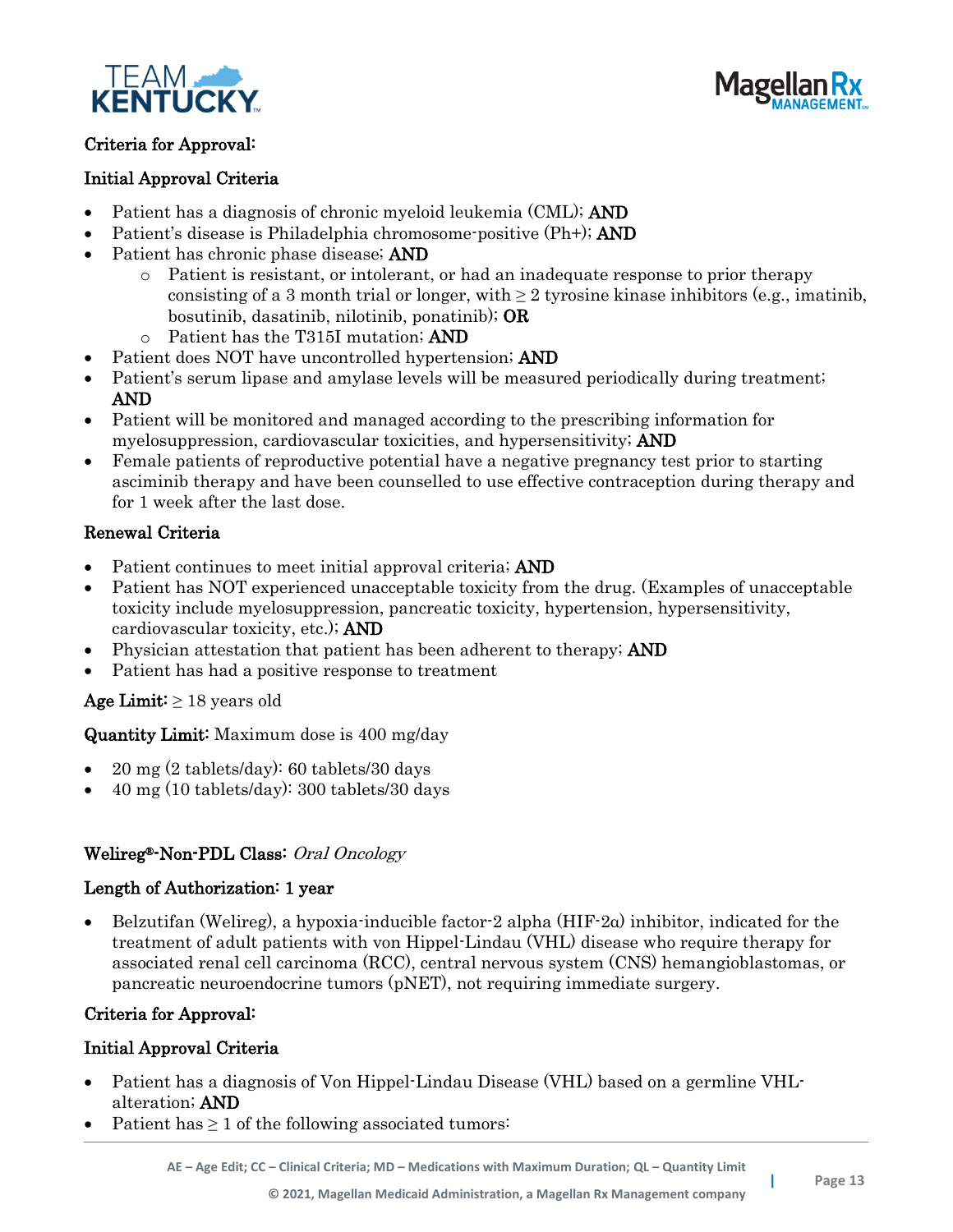



- o Renal cell carcinoma (RCC) [note: may be confirmed radiologically only]; **OR**
- o CNS hemangioblastomas; OR
- o Pancreatic neuroendocrine tumors (pNET); AND
- Patient does not have an immediate need for surgical intervention for tumor treatment OR have evidence of metastatic disease; AND
- Patient has a serum hemoglobin level of at least 9 mg/dL: AND
- Patient has a diagnosis of Von Hippel-Lindau Disease (VHL) based on a germline VHLalteration; AND
- Patient has  $\geq 1$  of the following associated tumors:
- Renal cell carcinoma (RCC) [note: may be confirmed radiologically only]; OR
- CNS hemangioblastomas; OR
- Pancreatic neuroendocrine tumors (pNET); AND
- Patient does not have an immediate need for surgical intervention for tumor treatment OR have evidence of metastatic disease; AND
- Patient has a serum hemoglobin level of at least 9 mg/dL: AND

- Patient must continue to meet the above criteria; AND
- Patient has not had unacceptable toxicity from the drug; AND
- Treatment has resulted in disease response, as defined by stabilization of disease or decrease in size of tumor or tumor spread.

Age Limit:  $\geq 18$  years old

Quantity Limit: 90 tablets/ 30 days

## Tukysa®- Non-PDL Class: Oral Oncology, Breast

## Length of Authorization: 1 year

• Tucatinib is an oral tyrosine kinase inhibitor (TKI) that is highly selective for human epidermal growth factor receptor 2 (HER2) and has minimal inhibition of epidermal growth factor receptor (EGFR). Tucatinib is indicated in combination with capecitabine and trastuzumab in adult patients for the treatment of advanced unresectable or metastatic HER2 positive breast cancer, including patients with brain metastases, who have received 1 or more prior anti-HER2-based regimens in the metastatic setting.

## Criteria for Approval:

- Patient is  $\geq 18$  years old; AND
- Patient has a diagnosis of breast cancer; **AND**
- Patient's disease is human epidermal growth factor receptor (HER2-positive); AND
- Patient's disease is unresectable, locally advanced, or metastatic; AND
- Used as subsequent therapy in combination with trastuzumab and capecitabine; AND
- Patient has been previously treated with the following antiHER2 directed therapies: trastuzumab, pertuzumab, and adotrastuzumab emtansine; alone or in combination with at least 1 in the metastatic setting; OR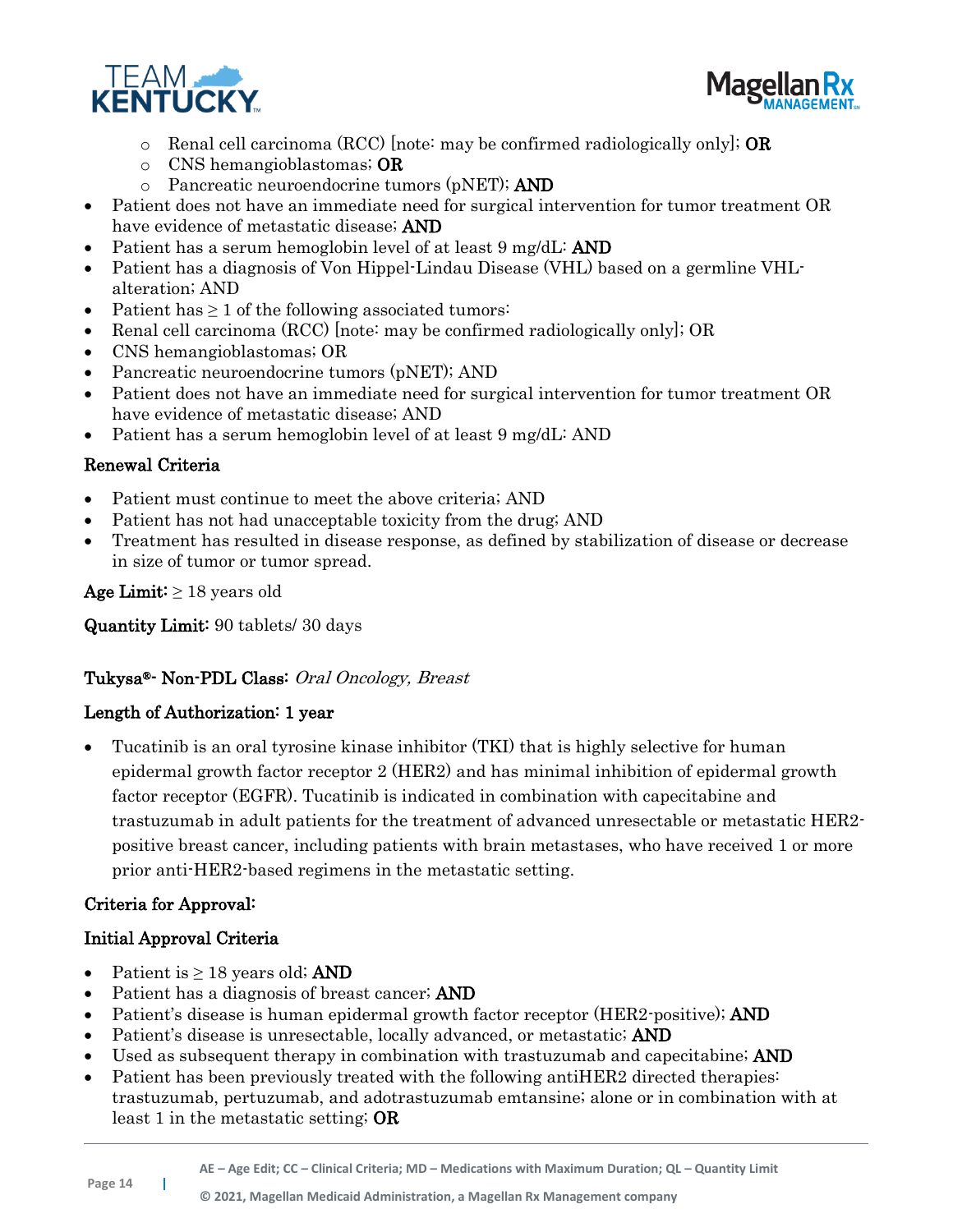



- Patient has neurologically stable brain metastases related to breast cancer; AND
- Patient does NOT have leptomeningeal disease; AND
- Used as subsequent therapy in combination with trastuzumab and capecitabine; AND
- Patient has been previously treated with the following antiHER2 directed therapies: trastuzumab, pertuzumab, and adotrastuzumab emtansine; alone or in combination with at least 1 in the metastatic setting

- Patient must continue to meet the above initial criteria, such as concomitant therapy requirements (not including prerequisite therapy); AND
- Disease response with treatment, as defined by stabilization of disease or decrease in size of tumor or tumor spread; AND
- Absence of unacceptable toxicity from the drug (e.g., hepatotoxicity [severe changes in liver function tests], severe diarrhea).

Quantity Limit: 120 tablets/ 30 days

#### Pemazyre™- Non-PDL Class: Oral Oncology

#### Length of Authorization: 1 year

• Pemigatinib (Pemazyre) is a kinase inhibitor indicated for the treatment of adults with previously treated, unresectable locally advanced or metastatic cholangiocarcinoma with a fibroblast growth factor receptor (FGFR) 2 fusion or other rearrangement as detected by an FDA-approved test.

#### Criteria for Approval:

- Patient has a diagnosis of cholangiocarcinoma; AND
- Disease is unresectable locally advanced or metastatic disease; AND
- Patient has a susceptible gene mutation rearrangement or fusion in the fibroblast growth factor receptor 2 (FGFR2) gene, as determined by an FDA-approved or CLIA-compliant test; AND
- Patient has previously been treated with at least 1 systemic therapy; AND
- Pemigatinib will be used as a single agent; **AND**
- Patient will receive ophthalmological examinations (e.g., assessment of visual acuity, slit lamp examination, fundoscopy, and optical coherence tomography) at baseline and periodically throughout therapy; AND
- Patient has a diagnosis of cholangiocarcinoma; AND
- Disease is unresectable locally advanced or metastatic disease; AND
- Patient has a susceptible gene mutation rearrangement or fusion in the fibroblast growth factor receptor 2 (FGFR2) gene, as determined by an FDA-approved or CLIA-compliant test; AND
- Patient has previously been treated with at least 1 systemic therapy; AND
- Pemigatinib will be used as a single agent; AND
- Patient will receive ophthalmological examinations (e.g., assessment of visual acuity, slit lamp examination, fundoscopy, and optical coherence tomography) at baseline and periodically throughout therapy; AND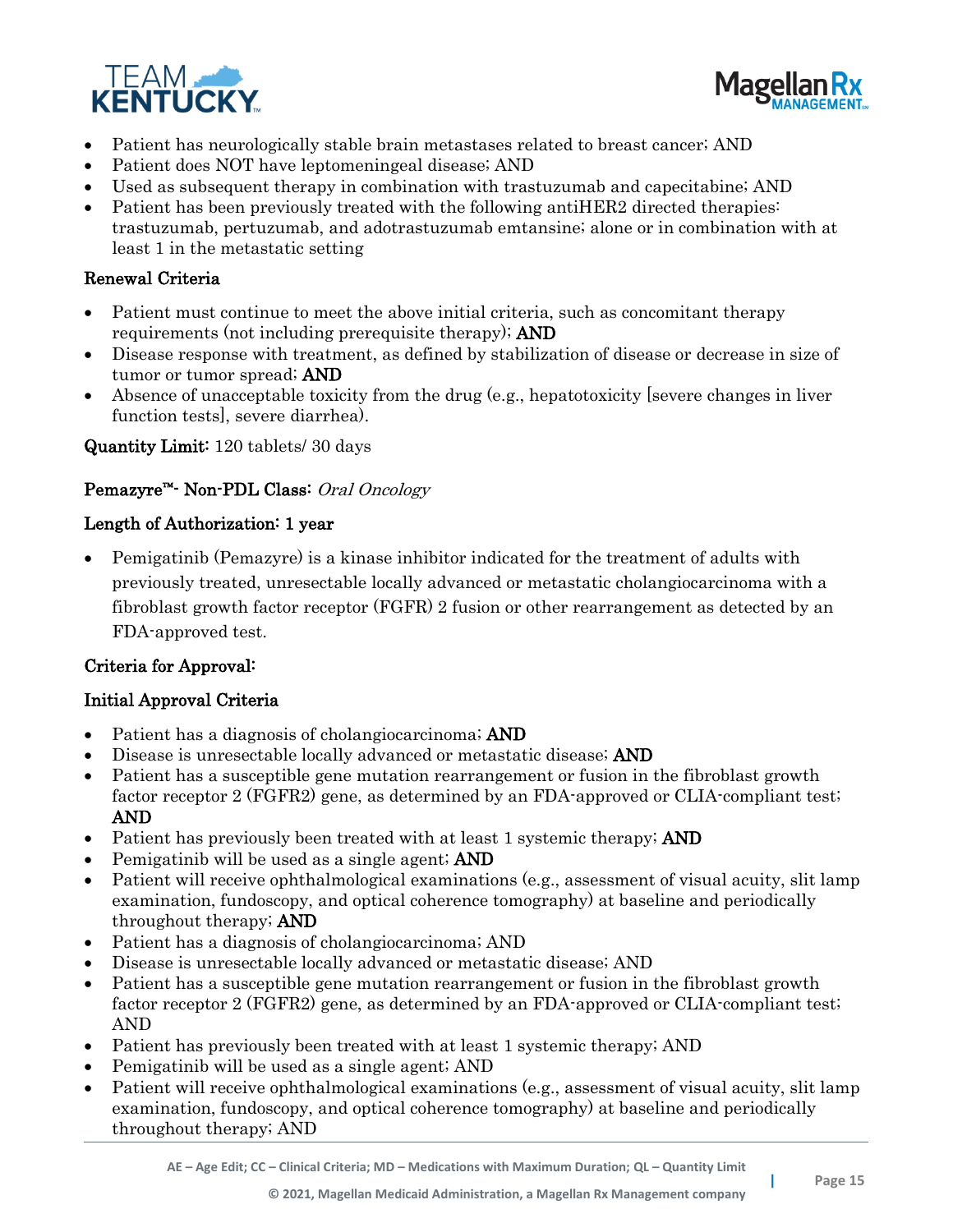



- Patient serum phosphate level is measured at baseline and periodically throughout therapy; AND
- Therapy will not be used concomitantly with other selective FGFR-inhibitors (e.g., erdafitinib)

- Patient must continue to meet the above criteria; AND
- Patient has not had unacceptable toxicity from the drug; AND
- Treatment has resulted in disease response, as defined by stabilization of disease or decrease in size of tumor or tumor spread.

## Age Limit:  $\geq 18$  years old

## Quantity Limit:

- 4.5 mg tablet: 14 tablets/21-day cycle
- 9 mg tablet: 14 tablets/21-day cycle
- 13.5 mg tablet: 14 tablets/21-day cycle

## Qinlock<sup>™</sup> - Non-PDL Class: Oral Oncology

## Length of Authorization: 1 year

• Ripretinib (Qinlock) is a tyrosine kinase inhibitor (TKI) with activity against KIT protooncogene receptor tyrosine kinase (KIT) and platelet derived growth factor receptor (PDGFR) alpha (PDGFRA) kinases, including those with wild-type, primary, and secondary mutations. It is indicated for the treatment of adults with advanced gastrointestinal stromal tumors (GIST) who have received prior treatment with  $\geq 3$  kinase inhibitors, including imatinib.

## Criteria for Approval:

- Patient has unresectable, locally advanced, or metastatic gastrointestinal stromal tumors (GIST); AND
- Patient's disease progressed after an adequate trial or intolerance to  $\geq$  3 prior therapies (e.g., imatinib, sunitinib, regorafenib), with 1 being imatinib; AND
- Left ventricular ejection fraction (LVEF) is within normal limits prior to initiating therapy and will be assessed at regular intervals during treatment; **AND**
- Patient will have a dermatologic evaluation prior to initiating therapy and routinely during treatment; AND
- Patient does NOT have uncontrolled hypertension; **AND**
- Patient has unresectable, locally advanced, or metastatic gastrointestinal stromal tumors (GIST); AND
- Patient's disease progressed after an adequate trial or intolerance to  $\geq$  3 prior therapies (e.g., imatinib, sunitinib, regorafenib), with 1 being imatinib; AND
- Left ventricular ejection fraction (LVEF) is within normal limits prior to initiating therapy and will be assessed at regular intervals during treatment; AND
- Patient will have a dermatologic evaluation prior to initiating therapy and routinely during treatment; AND
- Patient does NOT have uncontrolled hypertension; AND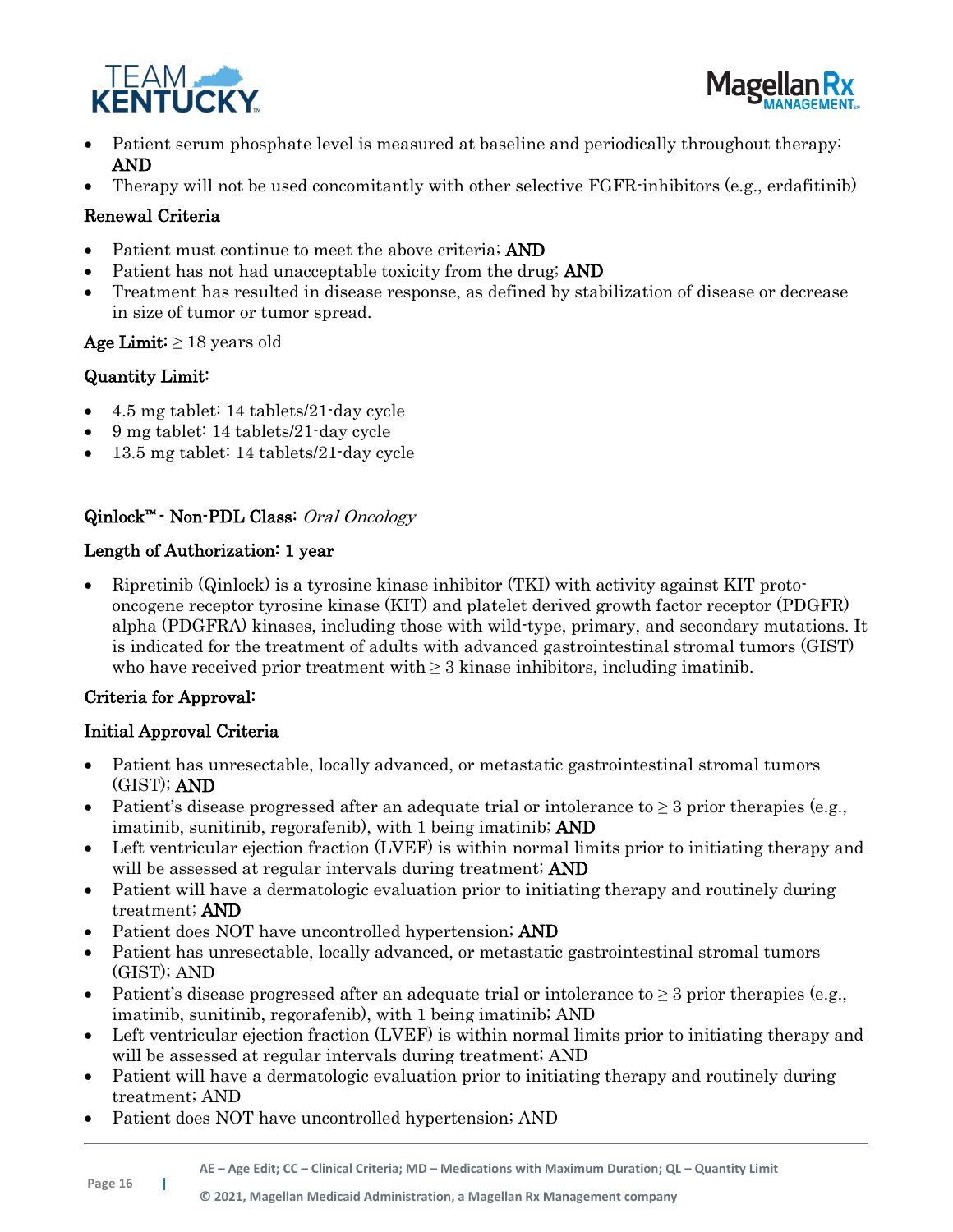



- Patient must continue to meet the above criteria; AND
- Patient must demonstrate disease response with treatment as defined by stabilization of disease or decrease in size of tumor or tumor spread; AND
- Patient has NOT experienced any treatment-restricting adverse effects; AND
- Patient does NOT have grade 3 or 4 left-ventricular systolic dysfunction (e.g., symptomatic due to a resting ejection fraction  $\leq 39\%$  or  $> 20\%$  decrease from baseline).

Age Limit:  $\geq 18$  years old

Quantity Limit: 90 tablets/ 30 days

## **Full Class Reviews**

## **Antibiotics: Inhaled**

#### Class Selection & Guidelines

- DMS to select preferred agent(s) based on economic evaluation; however, at least 2 unique chemical entities should be preferred.
- Agents not selected as preferred will be considered non-preferred and require PA.
- For any new chemical entity in the *Antibiotics: Inhaled* class, require PA until reviewed by the P&T Advisory Committee.

| <b>Drug Class</b>    | <b>Preferred Agents</b>                                                                   | <b>Non-Preferred Agents</b>                      |
|----------------------|-------------------------------------------------------------------------------------------|--------------------------------------------------|
| Antibiotics: Inhaled | Bethkis <sup>® QL</sup>                                                                   | Arikayce® CC, QL                                 |
|                      | Kitabis <sup>TM</sup> Pak <sup>QL</sup>                                                   | $\cos \theta$                                    |
|                      | tobramycin inhalation solution $Q_L$ (generic <i>tobramycin inhalation solution</i> $Q_L$ |                                                  |
|                      | for TOBI <sup>®</sup> )                                                                   | $\mathcal{A}$ (generic for Bethkis® and Kitabis™ |
|                      |                                                                                           | Pak)                                             |
|                      |                                                                                           | TOB I <sup>®</sup> QL                            |
|                      |                                                                                           | TOBI Podhaler® QL                                |

## **Antibiotics: Vaginal**

#### Class Selection & Guidelines

- DMS to select preferred agent(s) based on economic evaluation; however, at least 2 unique chemical entities should be preferred.
- Agents not selected as preferred will be considered non-preferred and require PA.
- For any new chemical entity in the *Antibiotics: Vaginal* class, require PA until reviewed by the P&T Advisory Committee.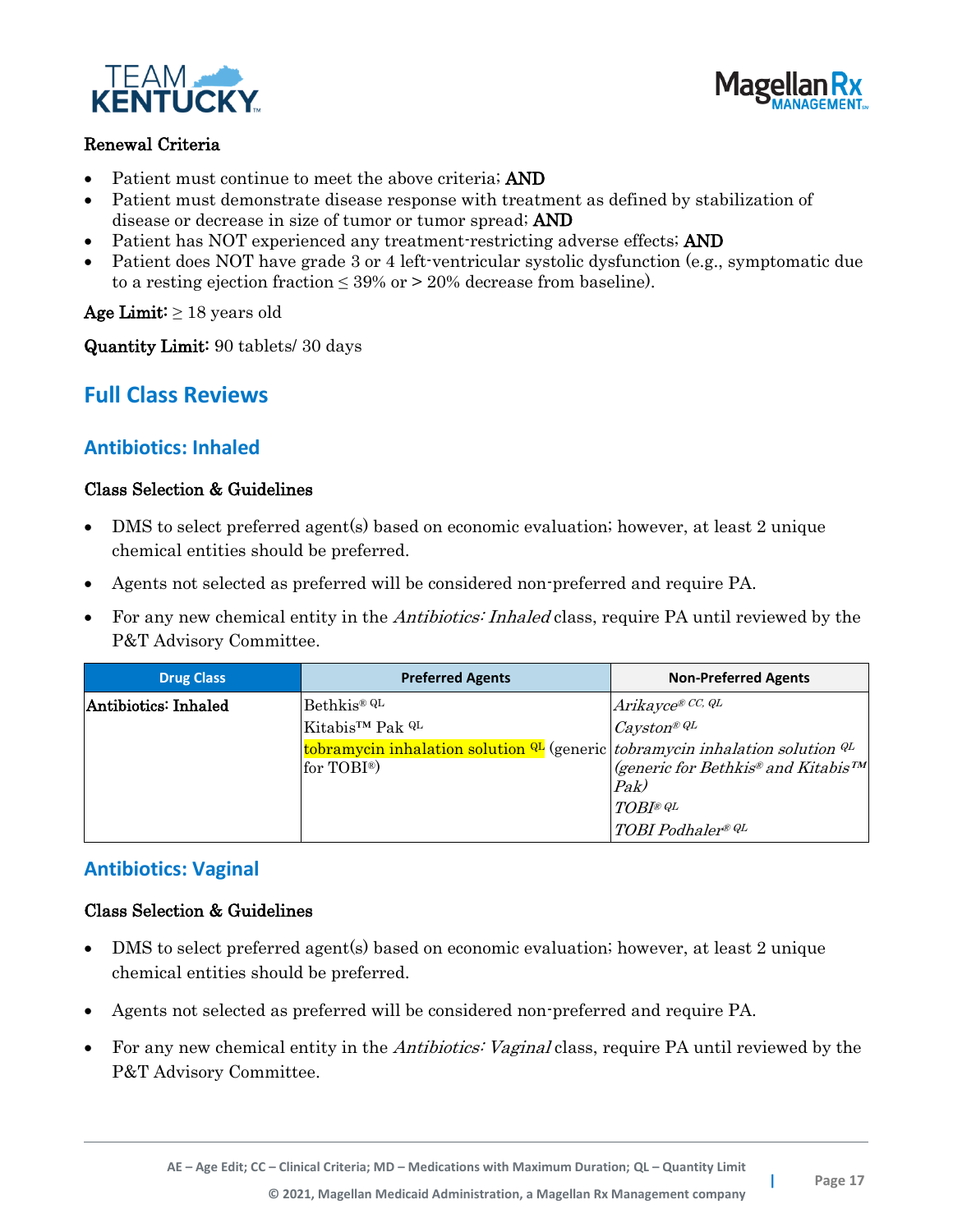



| <b>Drug Class</b>           | <b>Preferred Agents</b>         | <b>Non-Preferred Agents</b>  |
|-----------------------------|---------------------------------|------------------------------|
| <b>Antibiotics: Vaginal</b> | Cleocin <sup>®</sup> Ovules     | $Cleocin^{\circledR}$ cream  |
|                             | Clindesse <sup>®</sup>          | clindamycin vaginal 2% cream |
|                             | metronidazole vaginal 0.75% gel | MetroGel Vagina <sup>p</sup> |
|                             | Nuvessa <sup>®</sup>            | Vandazole <sup>®</sup>       |

## **Antiretrovirals: HIV/AIDS**

## Class Selection & Guidelines

- DMS to select preferred agent(s) based on economic evaluation; however, at least 3 first-line treatment regimens should be preferred.
- Agents not selected as preferred will be considered non-preferred and will require PA.
- For any new chemical entity in the *Antiretrovirals: HIV/AIDS* class, require PA until reviewed by the P&T Advisory Committee.

| <b>Drug Class</b>         | <b>Preferred Agents</b>                | <b>Non-Preferred Agents</b>    |
|---------------------------|----------------------------------------|--------------------------------|
| Antiretrovirals: HIV/AIDS | abacavir <sup>QL</sup>                 | abacavir-lamivudine-zidovudine |
|                           | abacavir-lamivudine                    | <i>Aptivus®</i>                |
|                           | atazanavir <sup>QL</sup>               | <i>Combivir®</i>               |
|                           | Biktarvy® QL                           | $C$ rixivan®                   |
|                           | Cimduo <sup>™ QL</sup>                 | didanosine DR QL               |
|                           | Complera® QL                           | efavirenz/lamivudine/tenofovir |
|                           | Dovato <sup>QL</sup>                   | disoproxil                     |
|                           | $\text{Delstrigo}^{\text{TM}}$ QL      | fumarate <sup>QL</sup>         |
|                           | Descovy® CC, QL                        | emtricitabine QL               |
|                           | Edurant <sup>®</sup>                   | Epivir <sup>®</sup> QL         |
|                           | efavirenz                              | Epzicom®                       |
|                           | efavirenz/emtricitabine/tenofovir      | etravirine                     |
|                           | disoproxil fumarate QL                 | fosamprenavir                  |
|                           | emtricitabine/tenofovir disoproxil     | <i>Fuzeon®</i>                 |
|                           | fumarate CC, QL                        | Invirase®                      |
|                           | Emtriva® QL                            | Lexiva®                        |
|                           | $Evotaz^{\text{m}}$ QL                 | lopinavir-ritonavir tablets    |
|                           | Genvoya® QL                            | maraviroc                      |
|                           | Intelence®                             | nevirapine QL                  |
|                           | Isentress®                             | nevirapine ER QL               |
|                           | Juluca <sup>QL</sup>                   | Norvir® tablets, solution QL   |
|                           | lamivudine QL                          | powder packets                 |
|                           | lamivudine-zidovudine                  | Prezcobix® QL                  |
|                           | lopinavir-ritonavir solution           | Retrovir®                      |
|                           | Kaletra <sup>®</sup> tablets, solution | Reyataz® QL                    |
|                           | $Odefsey^{\circledR}$ QL               | Rukobia® CC, QL                |
|                           | Pifeltro <sup>™ QL</sup>               | $Sustiva^{\circledR}$          |

**AE – Age Edit; CC – Clinical Criteria; MD – Medications with Maximum Duration; QL – Quantity Limit**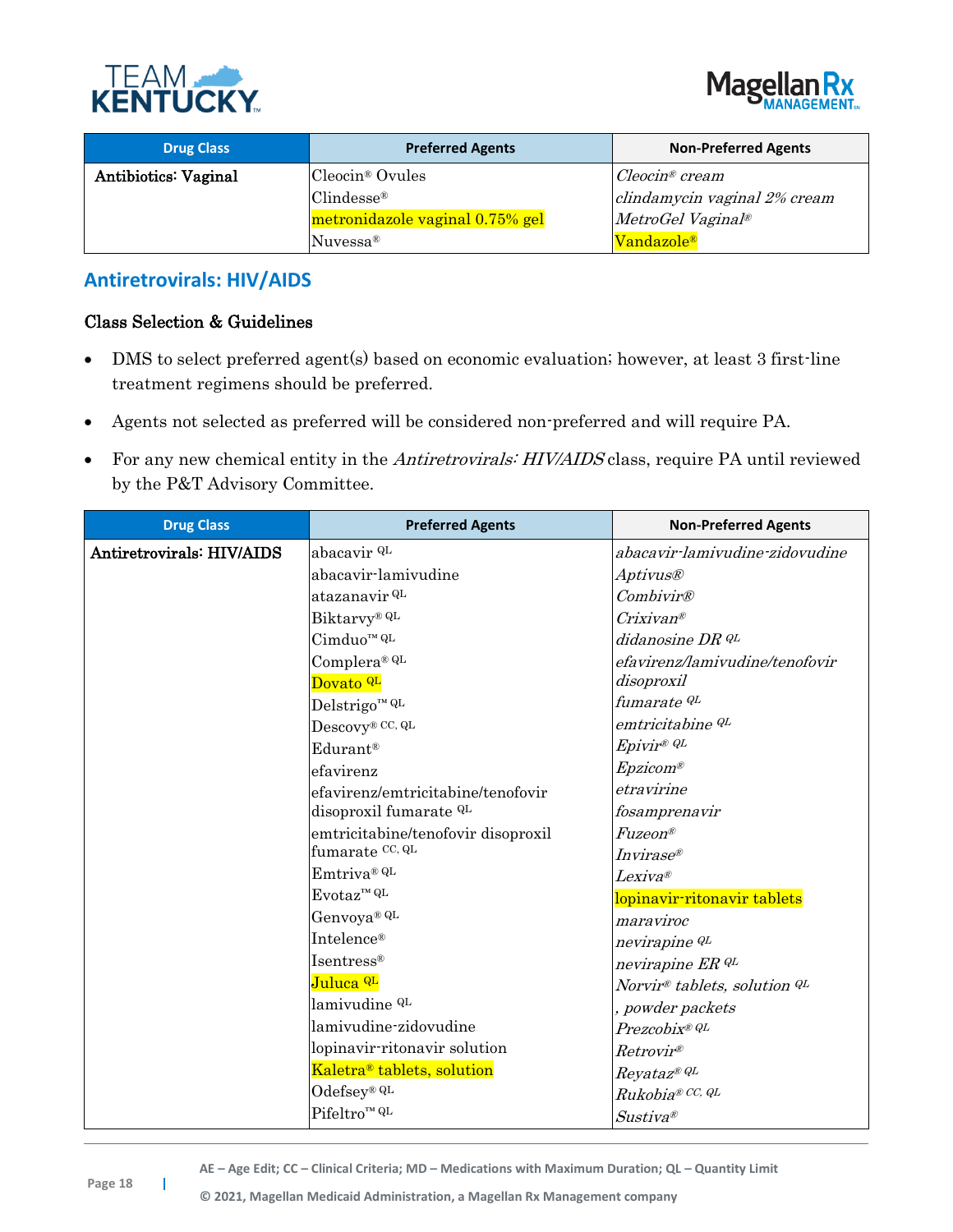



| <b>Drug Class</b> | <b>Preferred Agents</b>                    | <b>Non-Preferred Agents</b>        |
|-------------------|--------------------------------------------|------------------------------------|
|                   | $Prezista$ <sup>®</sup>                    | $Temixys^{\textit{m}}$ QL          |
|                   | ritonavir tablets                          | Tivicay <sup>®</sup> suspension    |
|                   | $Selzentry^{\circledR}$                    | Truvada® QL                        |
|                   | stavudine capsules <sup>QL</sup>           | $Viracept^{\otimes}$               |
|                   | stavudine solution                         | <i>Viramune® QL</i>                |
|                   | Stribild® QL                               | <i>Viramune XR® QL</i>             |
|                   | $Symfi^m QL$                               | Viread <sup>®</sup> powder packets |
|                   | Symfi Lo™ QL                               | Viread® tablets $QL$               |
|                   | Symtuza <sup>™ QL</sup>                    | Vocabria <sup>™ CC, AE, QL</sup>   |
|                   | tenofovir disoproxil fumarate tablets QL   | Ziagen® QL                         |
|                   | Tivicay <sup>®</sup> tablets <sup>QL</sup> | zidovudine capsules                |
|                   | Triumeq® QL                                |                                    |
|                   | Trizivir®                                  |                                    |
|                   | Tybost <sup>®</sup>                        |                                    |
|                   | zidovudine syrup, tablets                  |                                    |

## **Antibiotics: Oxazolidinones**

#### Class Selection & Guidelines

- DMS to select preferred agent(s) based on economic evaluation; however, at least one unique chemical entity should be preferred.
- Agents not selected as preferred will be considered non-preferred and require PA.
- For any new chemical entity in the Antibiotics: Oxazolidinones class, require PA until reviewed by the P&T Advisory Committee.

| <b>Drug Class</b>           | <b>Preferred Agents</b>              | <b>Non-Preferred Agents</b>            |
|-----------------------------|--------------------------------------|----------------------------------------|
| Antibiotics: Oxazolidinones | linezolid tablets CC, QL, MD         | linezolid suspension $QL, MD$          |
|                             | Zyvox <sup>®</sup> Suspension QL, MD | $Sivextro^{m}QL$                       |
|                             |                                      | $Zyvox^{\circledast}$ Tablets $QL, MD$ |

## **Antibiotics: Tetracyclines**

#### Class Selection & Guidelines

- DMS to select preferred agent(s) based on economic evaluation; however, at least 2 unique chemical entities should be preferred.
- Agents not selected as preferred will be considered non-preferred and will require PA.
- For any new chemical entity in the *Antibiotics: Tetracyclines* class, require PA until reviewed by the P&T Advisory Committee.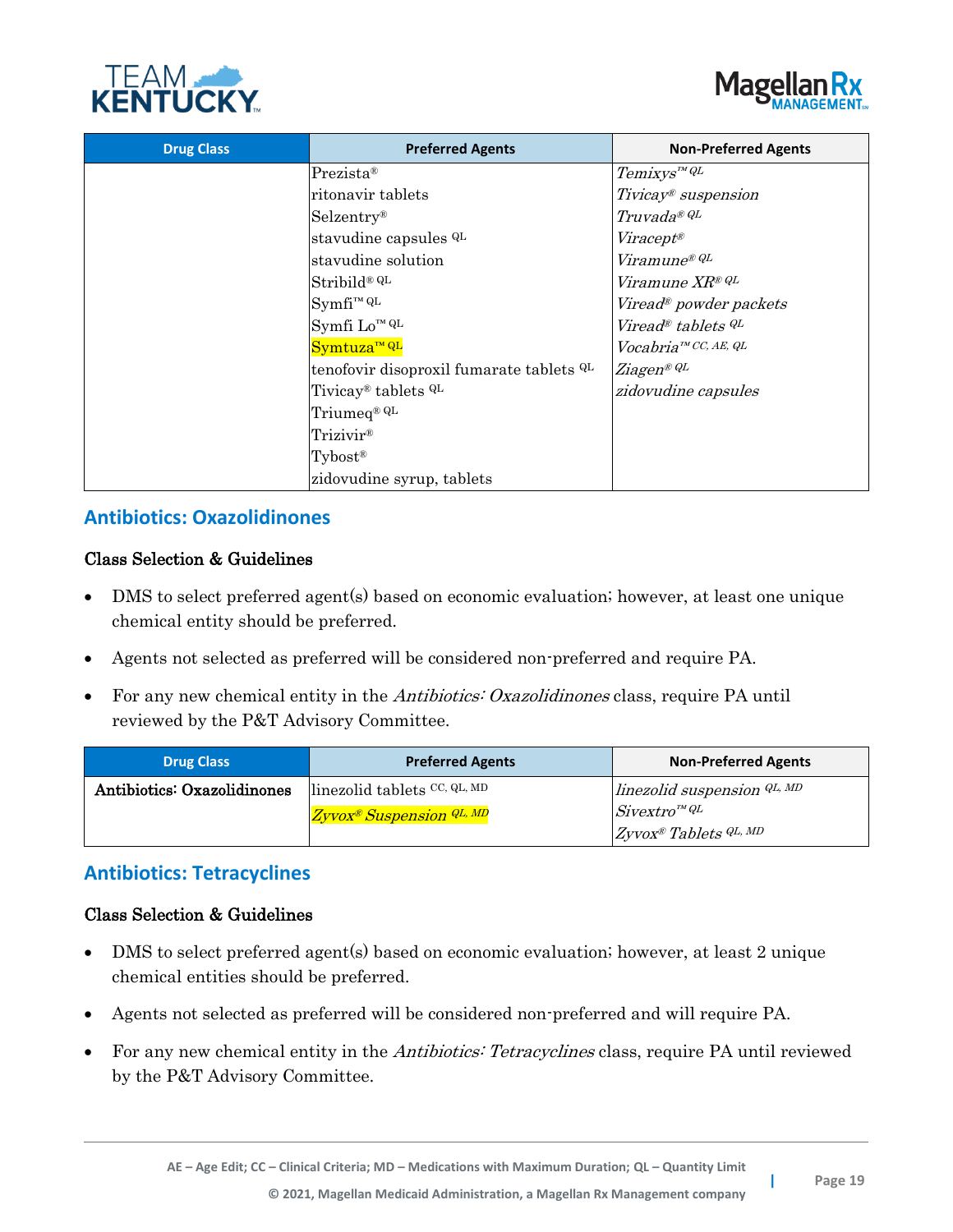



| <b>Drug Class</b>                 | <b>Preferred Agents</b>               | <b>Non-Preferred Agents</b>     |
|-----------------------------------|---------------------------------------|---------------------------------|
| <b>Antibiotics: Tetracyclines</b> | demeclocycline                        | $Doryx^{\otimes}$               |
|                                   | doxycycline hyclate                   | $Doryx^{\otimes}DR$             |
|                                   | doxycycline monohydrate 50 mg, 100 mg | Doryx <sup>®</sup> MPC          |
|                                   | capsules                              | doxycycline hyclate DR          |
|                                   | doxycycline monohydrate suspension,   | doxycycline IR-DR               |
|                                   | tablets                               | doxycycline monohydrate 40, 75, |
|                                   | minocycline capsules                  | 150 mg capsules                 |
|                                   | $Morgidox^{\circledR}$                | doxycycline "kits" or "packs"   |
|                                   | tetracycline                          | minocycline tablets             |
|                                   |                                       | minocycline ER                  |
|                                   |                                       | $Minolira$ <sup>TM</sup> $ER$   |
|                                   |                                       | $Morgidox^{\otimes} Kit$        |
|                                   |                                       | Nuzyra <sup>TM</sup> CC, QL     |
|                                   |                                       | $O$ racea $^{TM}$               |
|                                   |                                       | $Solodyn^{\circledR}$           |
|                                   |                                       | Targadox <sup>TM</sup>          |
|                                   |                                       | <i>Vibramycin®</i>              |
|                                   |                                       | $Ximino^{TM}ER$                 |

## **Intranasal Corticosteroids**

#### Class Selection & Guidelines

- DMS to select preferred agent(s) based on economic evaluation; however, at least 1 unique chemical entity should be preferred.
- Agents not selected as preferred will be considered non-preferred and require PA.
- For any new chemical entity in the Intranasal Corticosteroids class, require PA until reviewed by the P&T Advisory Committee

| <b>Drug Class</b>          | <b>Preferred Agents</b>   | <b>Non-Preferred Agents</b>               |
|----------------------------|---------------------------|-------------------------------------------|
| Intranasal Corticosteroids | Dymista <sup>® QL</sup>   | azelastine/fluticasone QL                 |
|                            | fluticasone propionate QL | Beconase AQ® QL                           |
|                            |                           | budesonide                                |
|                            |                           | Children's Qnasl <sup>TM QL</sup>         |
|                            |                           | flunisolide QL                            |
|                            |                           | mometasone <sup>QL</sup>                  |
|                            |                           | Nasonex® QL                               |
|                            |                           | $O$ mnaris <sup><math>^{m}</math>QL</sup> |
|                            |                           | $Q$ nasl™ $Q$ L                           |
|                            |                           | $Xhance^{mCC}$                            |
|                            |                           | $Zetonna^{\pi MQL}$                       |
|                            |                           | carteolol                                 |
|                            |                           | Istalol <sup>®</sup>                      |

**AE – Age Edit; CC – Clinical Criteria; MD – Medications with Maximum Duration; QL – Quantity Limit**